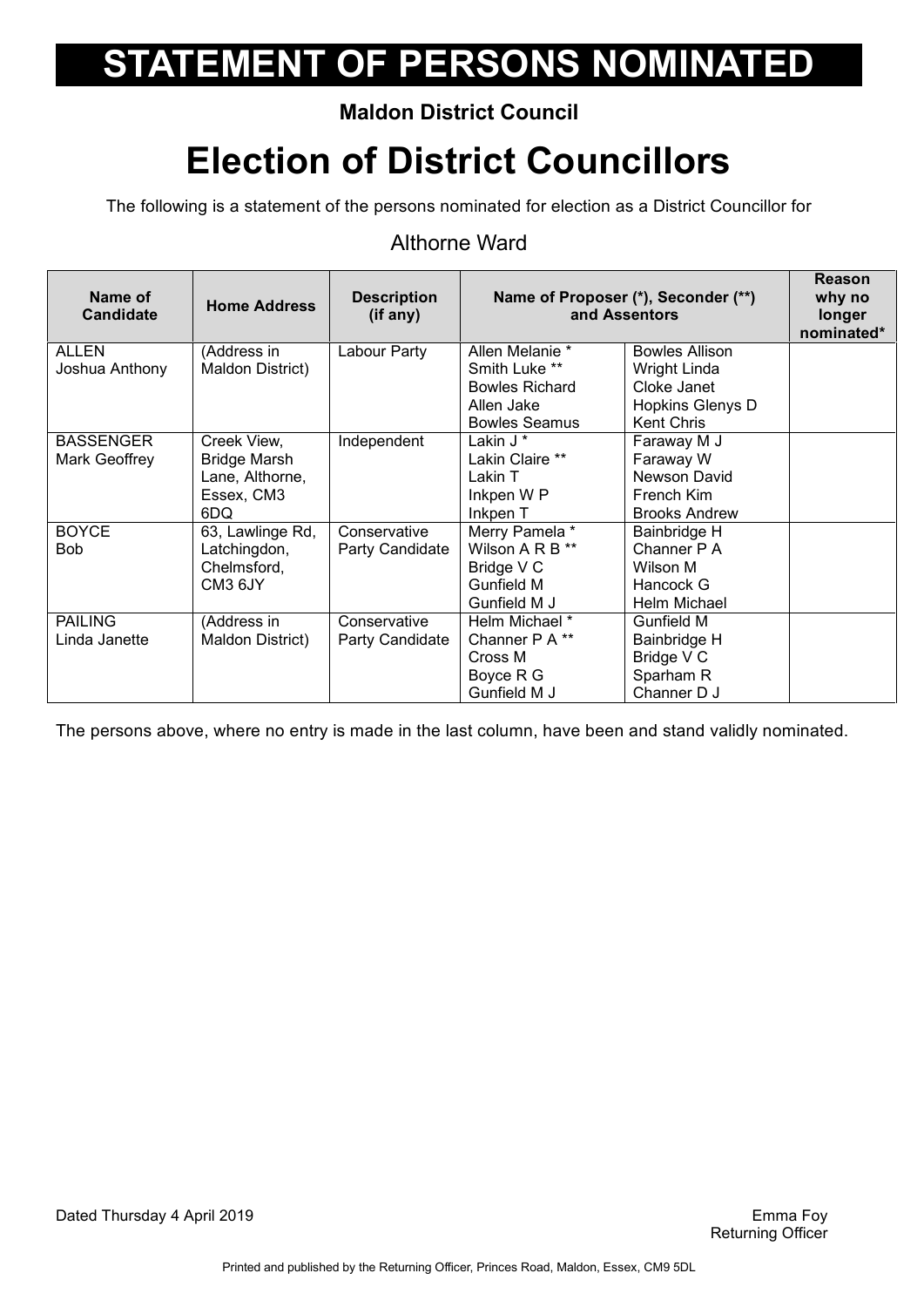### **Maldon District Council**

## **Election of District Councillors**

The following is a statement of the persons nominated for election as a District Councillor for

#### Burnham-on-Crouch North Ward

| Name of<br><b>Candidate</b> | <b>Home Address</b>             | <b>Description</b><br>(if any) | Name of Proposer (*), Seconder (**)<br>and Assentors |                          | Reason<br>why no<br>longer<br>nominated* |
|-----------------------------|---------------------------------|--------------------------------|------------------------------------------------------|--------------------------|------------------------------------------|
| <b>BROWN</b><br>Jackie      | (Address in<br>Maldon District) | Labour Party                   | Cooper Kirsty *<br>Burnett N J **                    | Hamilton P W<br>Davies P |                                          |
|                             |                                 |                                | Aves T D                                             | Davies S M               |                                          |
|                             |                                 |                                | Burnett A J F                                        | Davies L                 |                                          |
|                             |                                 |                                | Hamilton J B A                                       | Barry R                  |                                          |
| <b>HULL</b>                 | Crouch View,                    | Conservative                   | Green P A *                                          | Lambert A                |                                          |
| Anne Louise                 | Maldon Road,                    | Party Candidate                | Walker J C **                                        | McMahon R B              |                                          |
|                             | Burnham on                      |                                | Hand Kenneth J                                       | Wilsdon Harry            |                                          |
|                             | Crouch, CM0                     |                                | Shaw D                                               | Jayasekara B             |                                          |
|                             | 8NT                             |                                | Lambert J                                            | <b>Balmer M</b>          |                                          |
| <b>PUDNEY</b>               | 3, Trent Close,                 | Conservative                   | Bassil R <sup>*</sup>                                | Chapman B R              |                                          |
| Neil Reginald               | Burnham-on-                     | Party Candidate                | Bassil M <sup>**</sup>                               | Chapman T                |                                          |
|                             | Crouch, CM0                     |                                | Pudney L                                             | Chapman A E              |                                          |
|                             | 8TP                             |                                | Pudney M N L                                         | Southcombe B             |                                          |
|                             |                                 |                                | Pudney L                                             | Southcombe C W H         |                                          |
| STAMP                       | 62 Maldon Road,                 | Independent                    | Hitcham G J *                                        | Bettany L A              |                                          |
| Wendy                       | Burnham on                      |                                | Hitcham J A **                                       | Stamp B                  |                                          |
|                             | Crouch, Essex,                  |                                | <b>Bettany Natalie</b>                               | Fugeman C A              |                                          |
|                             | CM0 8NR                         |                                | Bettany K                                            | Fugeman S                |                                          |
|                             |                                 |                                | Bettany R J A                                        | Jones K                  |                                          |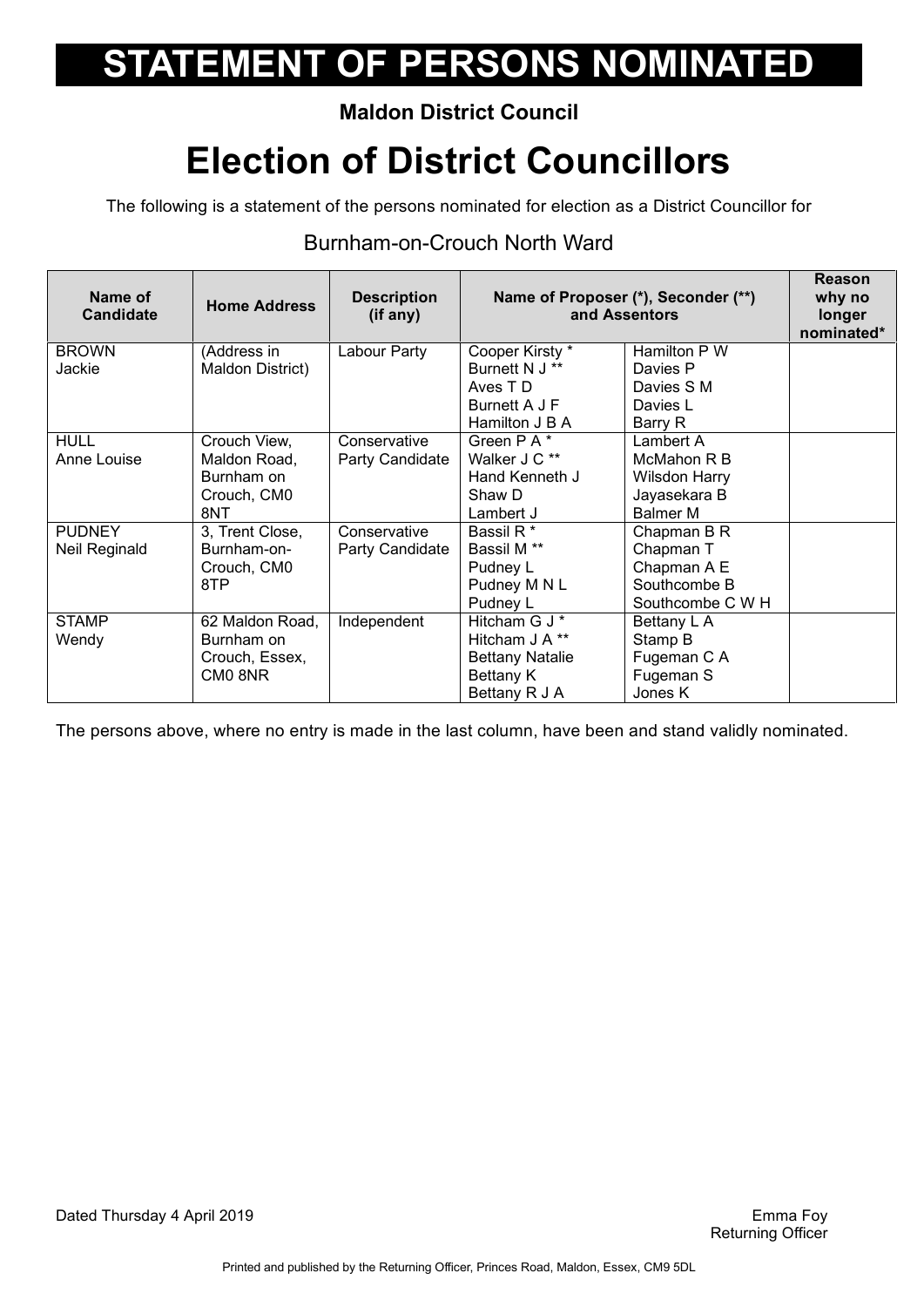### **Maldon District Council**

## **Election of District Councillors**

The following is a statement of the persons nominated for election as a District Councillor for

#### Burnham-on-Crouch South Ward

| Name of<br><b>Candidate</b>               | <b>Home Address</b>                                         | <b>Description</b><br>(if any)  |                                                                                                                                   | Name of Proposer (*), Seconder (**)<br>and Assentors                                                            | <b>Reason</b><br>why no<br>longer<br>nominated* |
|-------------------------------------------|-------------------------------------------------------------|---------------------------------|-----------------------------------------------------------------------------------------------------------------------------------|-----------------------------------------------------------------------------------------------------------------|-------------------------------------------------|
| BELL<br>Vanessa Jane                      | (Address in<br>Maldon District)                             | Independent                     | Donnelly Jennifer<br>Clare *<br>Smith David **<br><b>Bailey Diana</b><br><b>Wells Pauline</b><br>Smith Nina                       | <b>Stonell Christine</b><br>Calver <sub>R</sub><br><b>Carter Emily</b><br><b>Tatlow Rebecca</b><br>Coles Kelvin |                                                 |
| <b>ELLIOTT</b><br>Peter George<br>Leonard | 15 Dragon<br>Close, Burnham-<br>on-Crouch, CM0<br>8PW       | Conservative<br>Party Candidate | Buck Rosemary A*<br>Elliott Helen **<br>Owers A<br>Elliott S<br>Elliott I                                                         | Cornwell J D<br>Plant A<br>English C A<br>Jack Richard T<br>Jack-Burdis B                                       |                                                 |
| <b>MCDONALD</b><br>Leslie Allan           | 48, Leslie Park,,<br>Burnham on<br>Crouch, Essex,<br>CM08SZ | Labour Party                    | Siddall - Norman<br>Una G C *<br>McDonald Daniel J **<br><b>Tunbridge Penelope</b><br>S<br><b>Tunbridge Peter</b><br>Cockett John | Martyn Julie A<br>Carey Paul<br>Martin Susan J<br><b>Clancy Matthew</b><br>Osborne Christina                    |                                                 |
| <b>PRATT</b><br>Ron                       | Woodlands,, Old<br>Heath Road,<br>Southminster,<br>CM0 7BN  | Conservative<br>Party Candidate | Owers A <sup>*</sup><br>Elliott Peter G L **<br>Lenz D W<br>Randall John<br><b>Buck Rosemary A</b>                                | Sullivan Sarah K J<br>Simons Ian<br>Boyer I W<br>Cornwell J D<br>Levett Linda                                   |                                                 |
| <b>SKEENS</b><br><b>Nick</b>              | (Address in<br>Maldon District)                             | Independent                     | Franklin Andrew *<br>Franklin Frances L **<br><b>Bavin Richard</b><br>Bavin John<br>Bavin Leah                                    | <b>Bavin Hal</b><br>Jones R<br>Rawinsky C<br>Watson H<br><b>Button C</b>                                        |                                                 |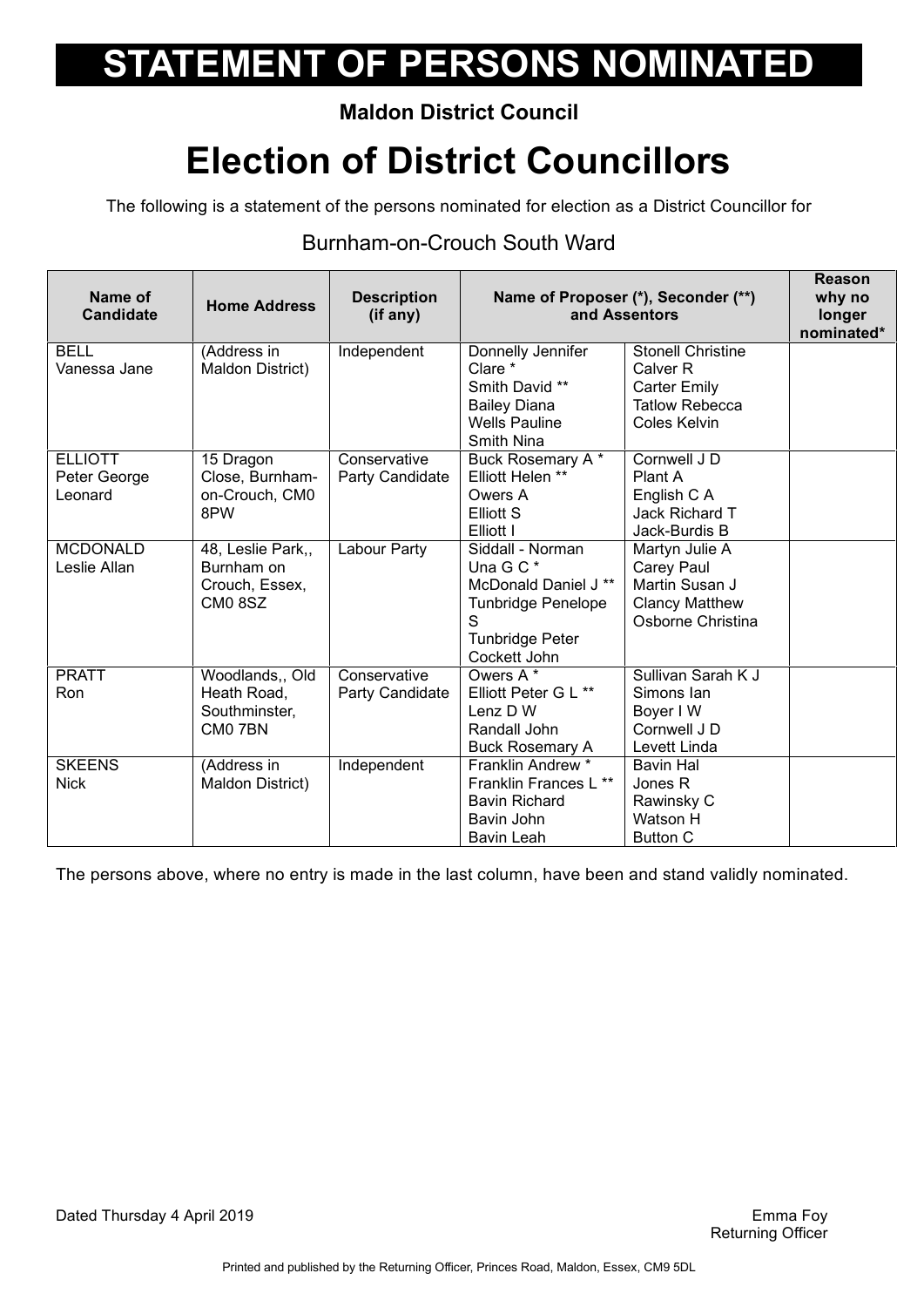### **Maldon District Council**

## **Election of District Councillors**

The following is a statement of the persons nominated for election as a District Councillor for

#### Great Totham Ward

| Name of<br><b>Candidate</b> | <b>Home Address</b> | <b>Description</b><br>(if any) |                       | Name of Proposer (*), Seconder (**)<br>and Assentors | <b>Reason</b><br>why no<br>longer<br>nominated* |
|-----------------------------|---------------------|--------------------------------|-----------------------|------------------------------------------------------|-------------------------------------------------|
| <b>CORLEY</b>               | Davenbrook,,        | Labour Party                   | Craig Glenn *         | <b>Hull Pauline</b>                                  |                                                 |
| Karen Lesley                | Plains Rd,          |                                | Craig Susanna **      | Eve Rosemarie                                        |                                                 |
|                             | <b>Tolleshunt</b>   |                                | Henderson Margaret    | Hopper L                                             |                                                 |
|                             | Major,, Maldon,     |                                | Durey J               | Cohen L                                              |                                                 |
|                             | CM98NA              |                                | Hodges Barbara        | Old Lynn                                             |                                                 |
| <b>FULLBROOK</b>            | Millhouse,          | Independent                    | Carey Martin P*       | <b>Scott Robert</b>                                  |                                                 |
| Mark                        | Maldon Road,        |                                | Horsnell Kathleen **  | Kaczynska Jolanta                                    |                                                 |
|                             | Langford,           |                                | Goodey Kelly          | Radley Stephen                                       |                                                 |
|                             | Maldon, Essex,      |                                | <b>Walker Michael</b> | <b>Bird Carly</b>                                    |                                                 |
|                             | <b>CM9 4SS</b>      |                                | Goodchild Kerry       | Kaczynski Kamil                                      |                                                 |
| <b>HUGHES</b>               | The Chalet,,        |                                | Grimwade Ann *        | Cater John                                           |                                                 |
| Jade Claire                 | <b>Brick House</b>  |                                | Cobb Stephen **       | Cater Erica                                          |                                                 |
|                             | Road, Tolleshunt    |                                | <b>Hoy Christine</b>  | Grimwade Keith                                       |                                                 |
|                             | Major, Maldon,      |                                | Hoy John              | Halewood Paul                                        |                                                 |
|                             | CM98JX              |                                | <b>Wright Callie</b>  | Knapp Faye                                           |                                                 |
| <b>KEYES</b>                | Brick Kiln Farm,    | <b>The</b>                     | Siddall Richard *     | Pook Jennine                                         |                                                 |
| John Vernon                 | Rookery Lane,       | Conservative                   | Keyes Linda Fay **    | Pook Amy                                             |                                                 |
|                             | Great Totham,       | Party Candidate                | Pearson Hilda Lilian  | <b>Kemsley David</b>                                 |                                                 |
|                             | Maldon, Essex,      |                                | May                   | <b>Kemsley Christine</b>                             |                                                 |
|                             | CM9 8DF             |                                | Logan W M             | <b>Wallis Matthew</b>                                |                                                 |
|                             |                     |                                | <b>Chambers Doug</b>  |                                                      |                                                 |
| <b>SIDDALL</b>              | Fern House,,        | The                            | James Dean *          | Vango-Searle James                                   |                                                 |
| <b>Richard Henry</b>        | The Street, Little  | Conservative                   | Smith John **         | Smith Kerry                                          |                                                 |
|                             | Totham, Maldon,     | Party Candidate                | Keyes John            | Webb Pamela                                          |                                                 |
|                             | Essex, CM9 8JQ      |                                | Vango-Searle          | Webb John                                            |                                                 |
|                             |                     |                                | Rebecca               | <b>White Rachel</b>                                  |                                                 |
|                             |                     |                                | Vango-Searle TL       |                                                      |                                                 |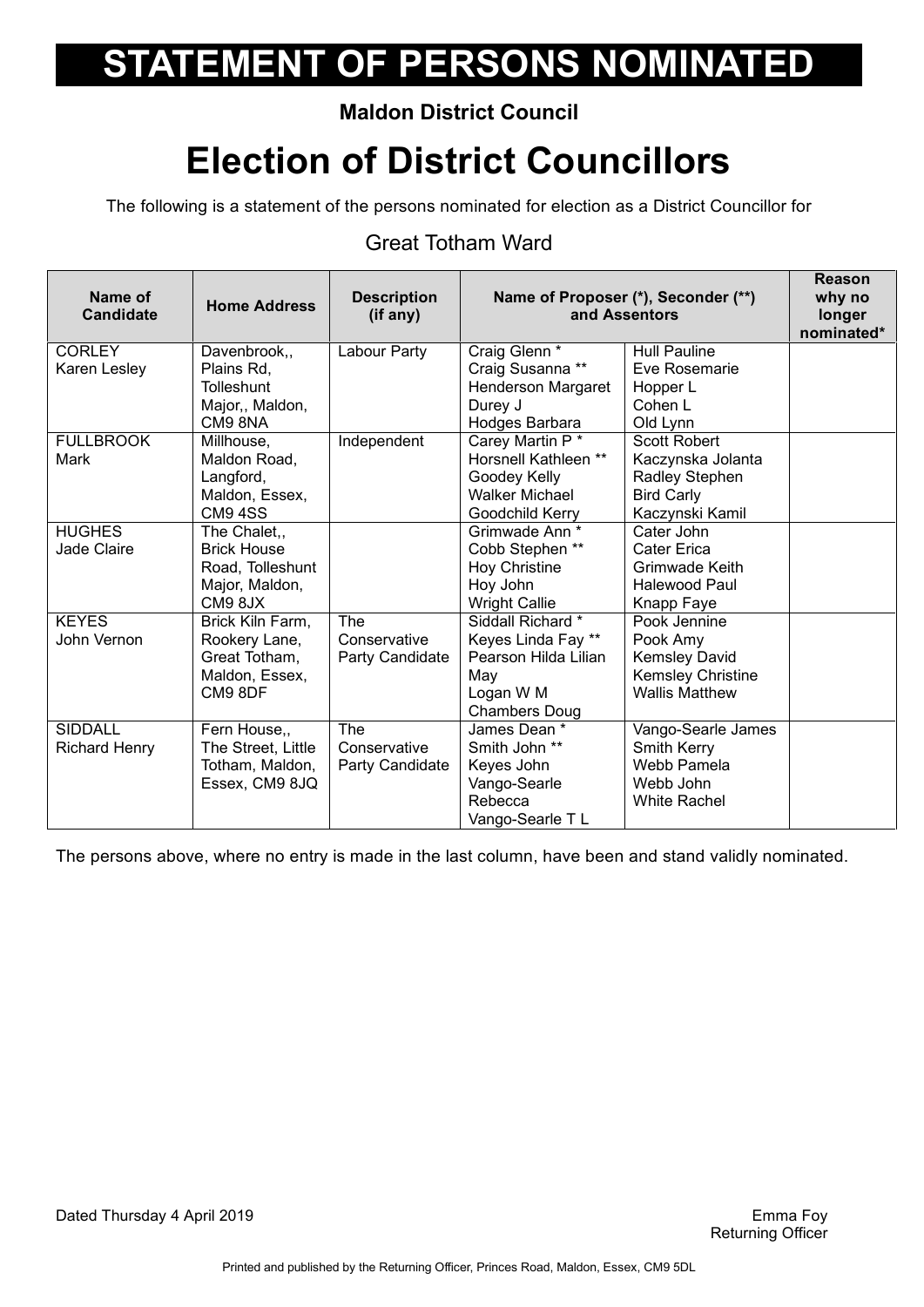### **Maldon District Council**

## **Election of District Councillors**

The following is a statement of the persons nominated for election as a District Councillor for

### Heybridge East Ward

| Name of<br><b>Candidate</b>           | <b>Home Address</b>                                                        | <b>Description</b><br>(if any)  | Name of Proposer (*), Seconder (**)<br>and Assentors                                          |                                                                                                           | Reason<br>why no<br>longer<br>nominated* |
|---------------------------------------|----------------------------------------------------------------------------|---------------------------------|-----------------------------------------------------------------------------------------------|-----------------------------------------------------------------------------------------------------------|------------------------------------------|
| <b>BEALE</b><br><b>Anne Marie</b>     | 93 Hillary Close,<br>Heybridge, Nr.<br>Maldon,, Essex,<br>CM9 4UB          | Conservative<br>Party Candidate | Harker B E *<br>Harker Brenda D**<br>Frost M A<br>Wallace B L<br>Tibble P J                   | Boot HD<br>Messent L<br>Fisher L<br>Finch C B<br>Finch Pamela A                                           |                                          |
| <b>HARKER</b><br>Bryan Edmund         | 32 Wagtail<br>Drive,,<br>Heybridge,<br>Essex, CM9<br>4UD                   | Conservative<br>Party Candidate | Harker Brenda *<br>Schnurr Lewis E <sup>**</sup><br>Milsted V S<br>Milsted D V<br>Holland R M | Leavens Y<br>Harris T G<br>Lawson Keith<br>Walpole-Lawson C A<br>Sjollema J                               |                                          |
| <b>MARTIN</b><br>Carey Louise         | Millhouse Hotel,<br>Maldon Rd,<br>Langford, CM9<br>4SS                     | Independent                     | West Rachael *<br>Sparton Clive A**<br>Sparton J<br>Sparton Clive D<br>Sparton Danny          | <b>Rudelhoff Steven</b><br><b>Rudelhoff Theresa</b><br>Wood Raymond<br><b>Wood Pauline</b><br>Gentry Tina |                                          |
| <b>PERRY</b><br><b>Richard Andrew</b> | Millhouse Hotel,<br>Maldon Road,<br>Langford,<br>Maldon, Essex,<br>CM9 4SS | Independent                     | West Rachael *<br>Eves Corrina **<br>Martin Kay<br>Martin Roy<br>Fells Allan                  | Fells Julia<br>Sparton Clive A<br>Sparton J<br>Sparton Clive D<br>Sparton Danny                           |                                          |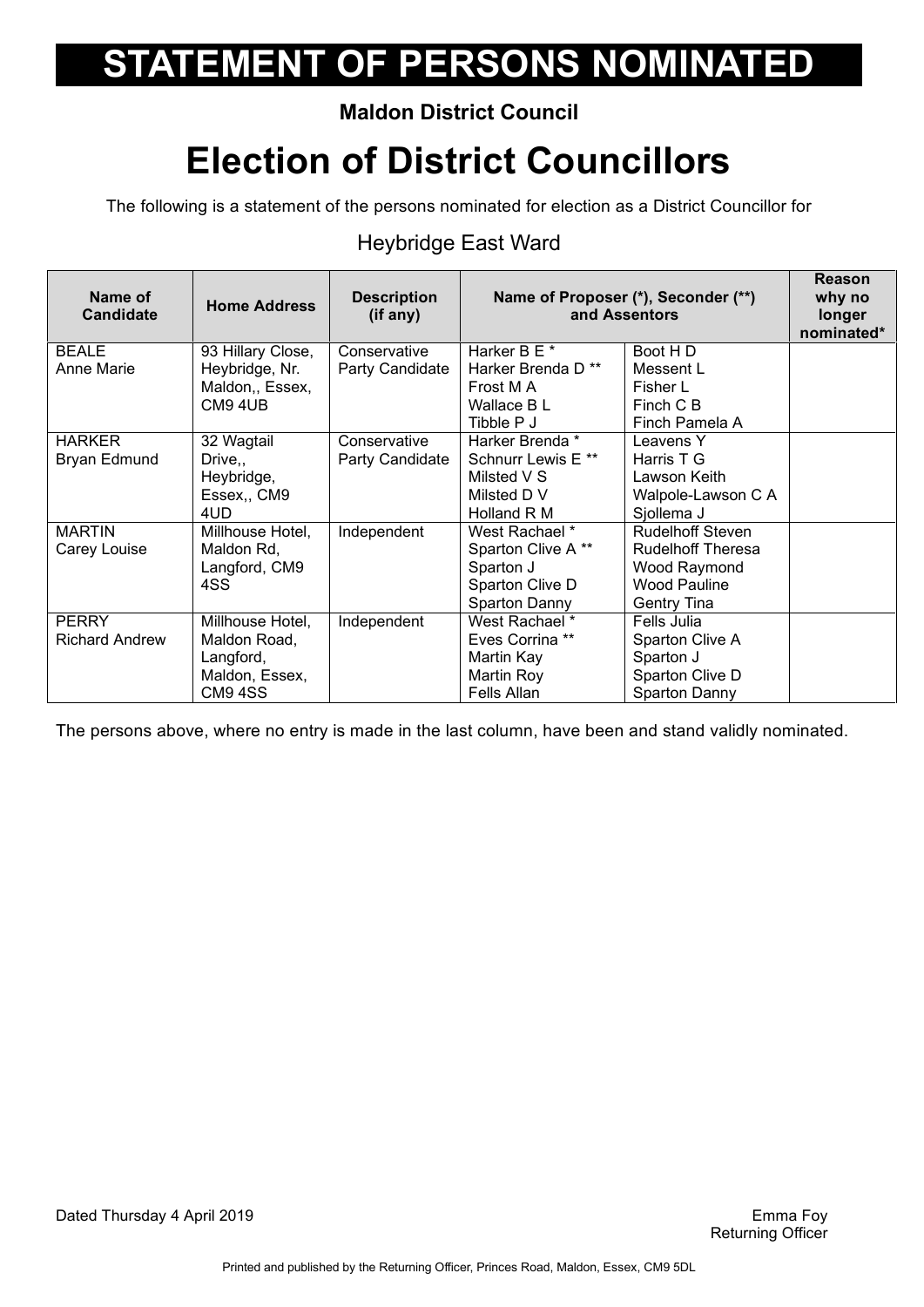### **Maldon District Council**

## **Election of District Councillors**

The following is a statement of the persons nominated for election as a District Councillor for

#### Heybridge West Ward

| Davies G S *<br><b>DOBSON</b><br>Logie-Simpson C J<br>(Address in<br>Conservative<br>Brown P J **<br>Brown NL<br>Maldon District)<br>Ian Eric<br>Party Candidate<br>Dobson C L<br>McGoldrick S J<br>Davies B D<br>Lewis Miriam R<br>Logie D<br>Denyer D<br>Gifford C <sup>*</sup><br><b>EDWARDS</b><br>8 Doubleday<br>Independent<br><b>Bunsell P G</b><br>Miller V G **<br>Hall B A<br><b>Michael Ross</b><br>Drive,,<br>Heybridge,,<br>Murray J<br>Miller J<br>Alefounder J E A<br>Maldon,, Essex,,<br>Myles Malcolm<br>CM9 4TL<br>Burwood S<br>Pyne M A<br>Ecart M J *<br><b>LONG</b><br>Sismey Clare N<br>Forge Cottage,,<br>Conservative<br>Ecart G M **<br>12 D'Arcy $Rd_{1}$<br>Party Candidate<br>Beale A M<br>Robert Joseph<br><b>Tolleshunt</b><br>Harvey G E<br>Stanley<br>Dobson C L<br>Miller R<br>Dobson I E<br>Knights,, Nr<br>Tiptree,,<br>Sismey David M<br>Williams J R<br>Colchester,<br>Essex, CO5 0RP<br>Morris Glynis B *<br><b>MORRIS</b><br>Independent<br>Van Rossum<br>(Address in<br>Hart Robert **<br>Chrisy<br>Maldon District)<br><b>Christoffel David</b><br><b>Hart Danielle</b><br><b>Hedgecock Mark</b><br>Ferguson Kate<br>Kerr Maureen<br>Dolphin Kira<br><b>Delaney Patrick</b> | Name of<br><b>Candidate</b> | <b>Home Address</b> | <b>Description</b><br>(if any) | Name of Proposer (*), Seconder (**)<br>and Assentors |                   | Reason<br>why no<br>longer<br>nominated* |
|----------------------------------------------------------------------------------------------------------------------------------------------------------------------------------------------------------------------------------------------------------------------------------------------------------------------------------------------------------------------------------------------------------------------------------------------------------------------------------------------------------------------------------------------------------------------------------------------------------------------------------------------------------------------------------------------------------------------------------------------------------------------------------------------------------------------------------------------------------------------------------------------------------------------------------------------------------------------------------------------------------------------------------------------------------------------------------------------------------------------------------------------------------------------------------------------------------------------|-----------------------------|---------------------|--------------------------------|------------------------------------------------------|-------------------|------------------------------------------|
|                                                                                                                                                                                                                                                                                                                                                                                                                                                                                                                                                                                                                                                                                                                                                                                                                                                                                                                                                                                                                                                                                                                                                                                                                      |                             |                     |                                |                                                      |                   |                                          |
|                                                                                                                                                                                                                                                                                                                                                                                                                                                                                                                                                                                                                                                                                                                                                                                                                                                                                                                                                                                                                                                                                                                                                                                                                      |                             |                     |                                |                                                      |                   |                                          |
|                                                                                                                                                                                                                                                                                                                                                                                                                                                                                                                                                                                                                                                                                                                                                                                                                                                                                                                                                                                                                                                                                                                                                                                                                      |                             |                     |                                |                                                      |                   |                                          |
|                                                                                                                                                                                                                                                                                                                                                                                                                                                                                                                                                                                                                                                                                                                                                                                                                                                                                                                                                                                                                                                                                                                                                                                                                      |                             |                     |                                |                                                      |                   |                                          |
|                                                                                                                                                                                                                                                                                                                                                                                                                                                                                                                                                                                                                                                                                                                                                                                                                                                                                                                                                                                                                                                                                                                                                                                                                      |                             |                     |                                |                                                      |                   |                                          |
|                                                                                                                                                                                                                                                                                                                                                                                                                                                                                                                                                                                                                                                                                                                                                                                                                                                                                                                                                                                                                                                                                                                                                                                                                      |                             |                     |                                |                                                      |                   |                                          |
|                                                                                                                                                                                                                                                                                                                                                                                                                                                                                                                                                                                                                                                                                                                                                                                                                                                                                                                                                                                                                                                                                                                                                                                                                      |                             |                     |                                |                                                      |                   |                                          |
|                                                                                                                                                                                                                                                                                                                                                                                                                                                                                                                                                                                                                                                                                                                                                                                                                                                                                                                                                                                                                                                                                                                                                                                                                      |                             |                     |                                |                                                      |                   |                                          |
|                                                                                                                                                                                                                                                                                                                                                                                                                                                                                                                                                                                                                                                                                                                                                                                                                                                                                                                                                                                                                                                                                                                                                                                                                      |                             |                     |                                |                                                      |                   |                                          |
|                                                                                                                                                                                                                                                                                                                                                                                                                                                                                                                                                                                                                                                                                                                                                                                                                                                                                                                                                                                                                                                                                                                                                                                                                      |                             |                     |                                |                                                      |                   |                                          |
|                                                                                                                                                                                                                                                                                                                                                                                                                                                                                                                                                                                                                                                                                                                                                                                                                                                                                                                                                                                                                                                                                                                                                                                                                      |                             |                     |                                |                                                      |                   |                                          |
|                                                                                                                                                                                                                                                                                                                                                                                                                                                                                                                                                                                                                                                                                                                                                                                                                                                                                                                                                                                                                                                                                                                                                                                                                      |                             |                     |                                |                                                      |                   |                                          |
|                                                                                                                                                                                                                                                                                                                                                                                                                                                                                                                                                                                                                                                                                                                                                                                                                                                                                                                                                                                                                                                                                                                                                                                                                      |                             |                     |                                |                                                      |                   |                                          |
|                                                                                                                                                                                                                                                                                                                                                                                                                                                                                                                                                                                                                                                                                                                                                                                                                                                                                                                                                                                                                                                                                                                                                                                                                      |                             |                     |                                |                                                      |                   |                                          |
|                                                                                                                                                                                                                                                                                                                                                                                                                                                                                                                                                                                                                                                                                                                                                                                                                                                                                                                                                                                                                                                                                                                                                                                                                      |                             |                     |                                |                                                      |                   |                                          |
|                                                                                                                                                                                                                                                                                                                                                                                                                                                                                                                                                                                                                                                                                                                                                                                                                                                                                                                                                                                                                                                                                                                                                                                                                      |                             |                     |                                |                                                      |                   |                                          |
|                                                                                                                                                                                                                                                                                                                                                                                                                                                                                                                                                                                                                                                                                                                                                                                                                                                                                                                                                                                                                                                                                                                                                                                                                      |                             |                     |                                |                                                      |                   |                                          |
|                                                                                                                                                                                                                                                                                                                                                                                                                                                                                                                                                                                                                                                                                                                                                                                                                                                                                                                                                                                                                                                                                                                                                                                                                      |                             |                     |                                |                                                      |                   |                                          |
|                                                                                                                                                                                                                                                                                                                                                                                                                                                                                                                                                                                                                                                                                                                                                                                                                                                                                                                                                                                                                                                                                                                                                                                                                      |                             |                     |                                |                                                      |                   |                                          |
|                                                                                                                                                                                                                                                                                                                                                                                                                                                                                                                                                                                                                                                                                                                                                                                                                                                                                                                                                                                                                                                                                                                                                                                                                      |                             |                     |                                |                                                      |                   |                                          |
|                                                                                                                                                                                                                                                                                                                                                                                                                                                                                                                                                                                                                                                                                                                                                                                                                                                                                                                                                                                                                                                                                                                                                                                                                      |                             |                     |                                |                                                      | Van Rossum Bonnie |                                          |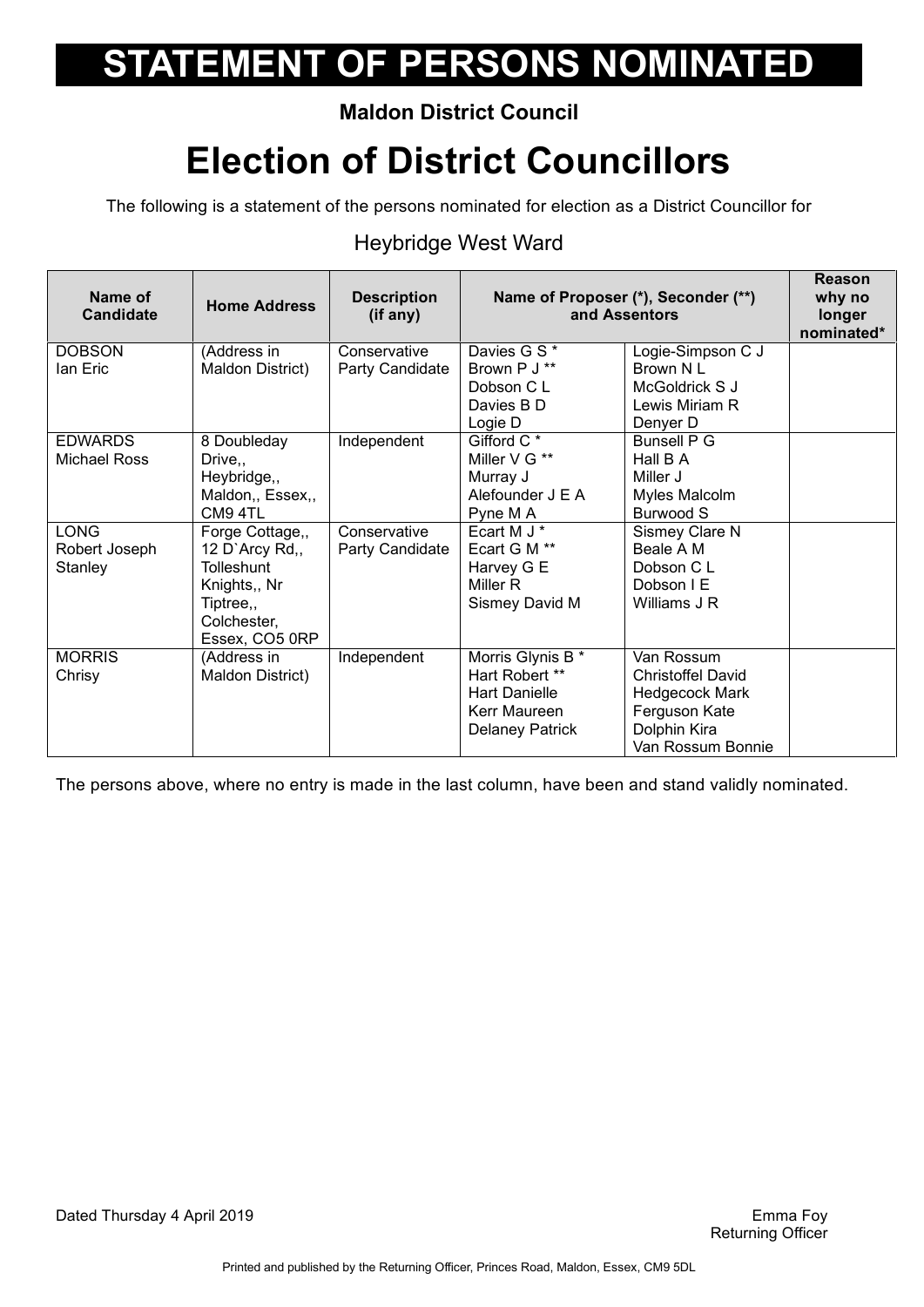### **Maldon District Council**

## **Election of a District Councillor**

The following is a statement of the persons nominated for election as a District Councillor for

#### Maldon East Ward

| Name of<br><b>Candidate</b> | <b>Home Address</b> | <b>Description</b><br>(if any) | Name of Proposer (*), Seconder (**)<br>and Assentors |                        | Reason<br>why no<br>longer<br>nominated* |
|-----------------------------|---------------------|--------------------------------|------------------------------------------------------|------------------------|------------------------------------------|
| <b>OGG</b>                  | Finch Cottage,      |                                | Ward H <sup>*</sup>                                  | <b>Bennett L</b>       |                                          |
| David William               | 41 Mill Road,       |                                | Ward S**                                             | Abbas D J              |                                          |
|                             | Maldon, Essex,      |                                | Clark R A                                            | Foster J               |                                          |
|                             | CM9 5HX             |                                | McCann B                                             | Miller Z               |                                          |
|                             |                     |                                | McCann A                                             | <b>Stubbs Caroline</b> |                                          |
| <b>SAVAGE</b>               | 3 Chelmer           | Conservative                   | Cox lan B *                                          | Richards J N           |                                          |
| Stephen John                | Terrace, Maldon,    | Party Candidate                | Cox J D <sup>**</sup>                                | Pipe G                 |                                          |
|                             | Essex, CM9 5HT      |                                | Cottam N A                                           | Foster G               |                                          |
|                             |                     |                                | Thomson M R                                          | Goodacre S B           |                                          |
|                             |                     |                                | Thomson P                                            | Leather K              |                                          |
| <b>SWAIN</b>                | 4 Mermaid Way,      | Independent                    | Swain Sheelagh *                                     | Rayner I               |                                          |
| Christopher                 | Maldon, CM9         |                                | Jaeger M **                                          | Clark D                |                                          |
|                             | 5LA                 |                                | Jaeger B A                                           | Spivey S               |                                          |
|                             |                     |                                | Sage D A                                             | Murton P F             |                                          |
|                             |                     |                                | Sage TU                                              | Clark S E              |                                          |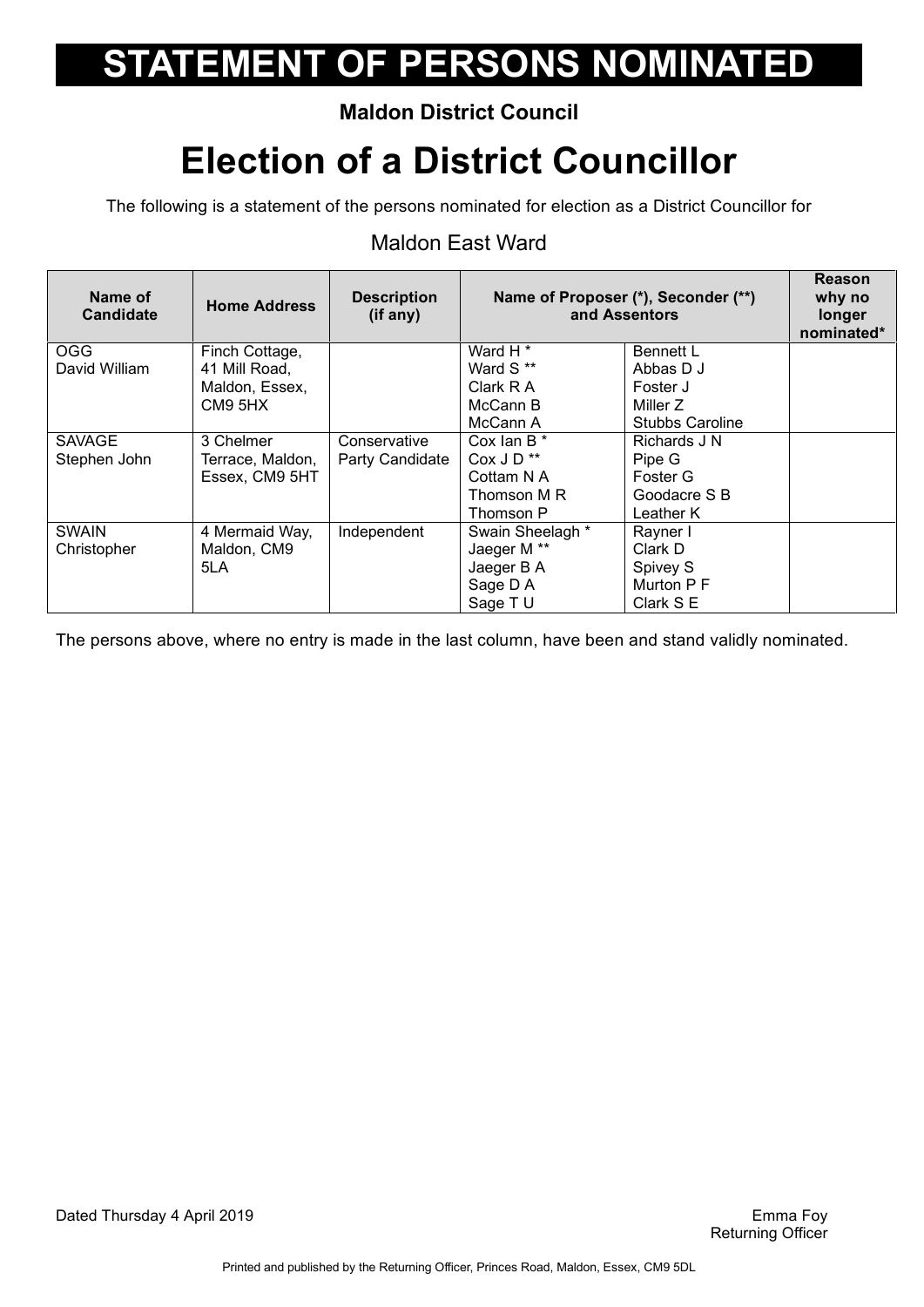### **Maldon District Council**

## **Election of District Councillors**

The following is a statement of the persons nominated for election as a District Councillor for

#### Maldon North Ward

| Name of<br><b>Candidate</b> | <b>Home Address</b>         | <b>Description</b><br>(if any) |                                  | Name of Proposer (*), Seconder (**)<br>and Assentors | <b>Reason</b><br>why no<br>longer<br>nominated* |
|-----------------------------|-----------------------------|--------------------------------|----------------------------------|------------------------------------------------------|-------------------------------------------------|
| <b>MAYES</b>                | 4 Brockley                  | Independent                    | Stock J B <sup>*</sup>           | Anthony L J                                          |                                                 |
| Carlie                      | Cottages,,                  |                                | Dash L A E**<br><b>Vickers P</b> | Anthony B R<br>Jeffries M R                          |                                                 |
|                             | Ulting,, Maldon,<br>CM9 6QX |                                | Wass G                           | Underwood Jill                                       |                                                 |
|                             |                             |                                | Wass L E                         | Rawlings M                                           |                                                 |
| <b>MILLER</b>               | 1 Francis Mews,             | Conservative                   | Almond A J *                     | Begum L M                                            |                                                 |
| Richie                      | Maldon, Essex,              | Party Candidate                | Almond L **                      | Miles A M L                                          |                                                 |
|                             | CM9 6YZ                     |                                | Condon M P                       | Miles T E                                            |                                                 |
|                             |                             |                                | Condon P W                       | <b>Ford Richard</b>                                  |                                                 |
|                             |                             |                                | Jalil M                          | Savage S J                                           |                                                 |
| <b>NUNN</b>                 | 138 Fambridge               | Independent                    | Yuill J <sup>*</sup>             | Almond A J                                           |                                                 |
| Stephen Peter               | Road,, Maldon,,             |                                | Yuill Mollie G **                | Almond L                                             |                                                 |
|                             | Essex, CM9 6BQ              |                                | Yuill Martha E                   | Penneck J R                                          |                                                 |
|                             |                             |                                | Woods Susan M                    | Penneck D E                                          |                                                 |
|                             |                             |                                | Woods Peter                      | McIvor S A                                           |                                                 |
| <b>PEARLMAN</b>             | Oakwood House,              | Independent                    | Dodd B *                         | Salisbury Mark                                       |                                                 |
| Michael Richard             | 2 High Street,              |                                | Pearlman S C **                  | <b>Hammett N</b>                                     |                                                 |
|                             | Maldon, Essex,              |                                | Goss C P                         | Powell Graham                                        |                                                 |
|                             | CM9 5PJ                     |                                | <b>Bloomfield M</b>              | Salisbury A                                          |                                                 |
|                             |                             |                                | Carus T W                        | Simons M                                             |                                                 |
| <b>SHRIMPTON</b>            | 102 Washington              | Conservative                   | Maynard P J *                    | Peters S                                             |                                                 |
| Tony                        | Road, Maldon,               | Party Candidate                | Maynard J A **                   | <b>Blackmore P</b>                                   |                                                 |
|                             | CM9 6AR                     |                                | Morton S E D                     | <b>Blackmore A M</b>                                 |                                                 |
|                             |                             |                                | Morton E                         | <b>Bradwell P</b>                                    |                                                 |
|                             |                             |                                | Peters F L                       | Hinton P G                                           |                                                 |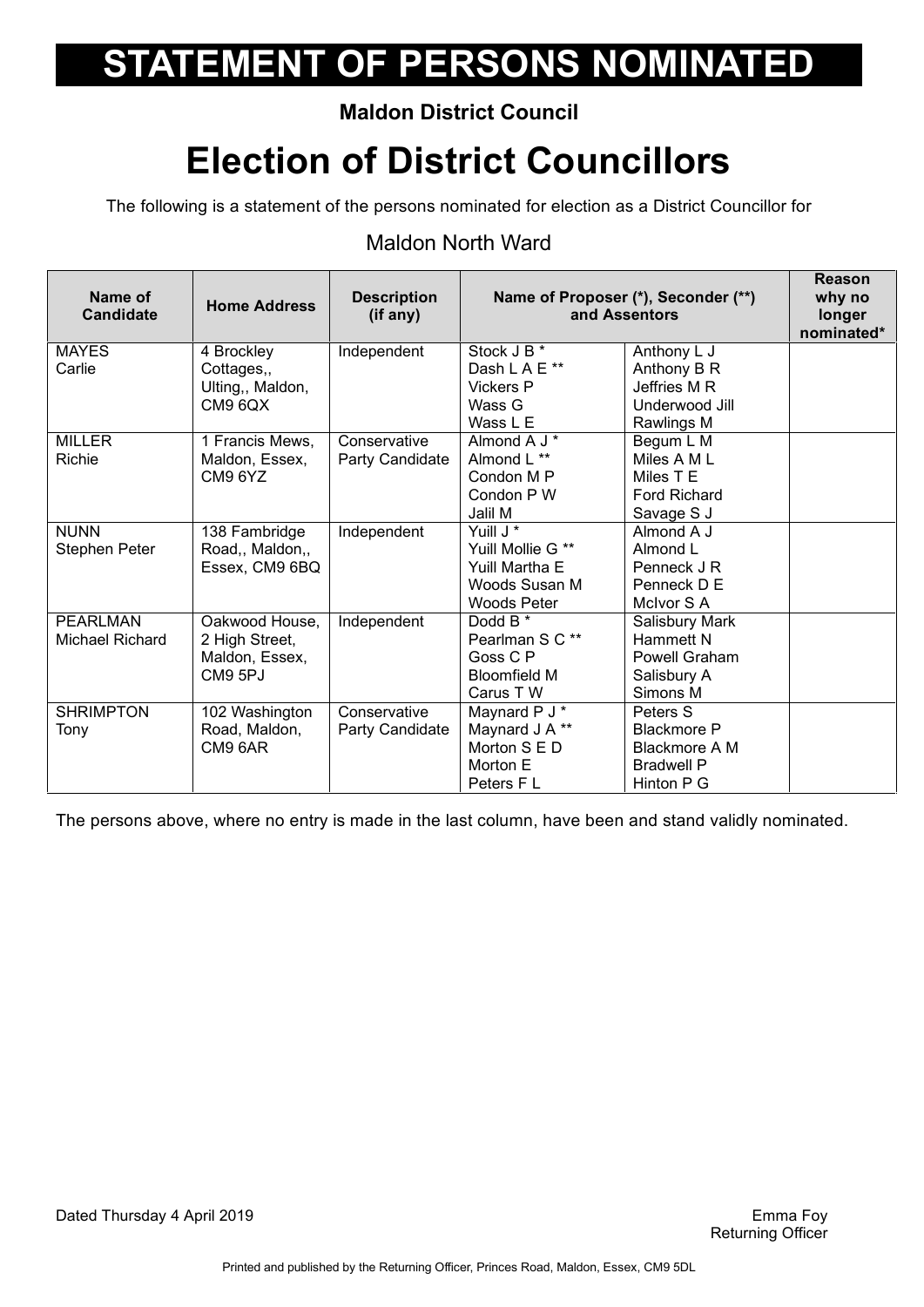### **Maldon District Council**

## **Election of District Councillors**

The following is a statement of the persons nominated for election as a District Councillor for

#### Maldon South Ward

| Name of<br><b>Candidate</b> | <b>Home Address</b>  | <b>Description</b><br>(if any) |                         | Name of Proposer (*), Seconder (**)<br>and Assentors | <b>Reason</b><br>why no<br>longer<br>nominated* |
|-----------------------------|----------------------|--------------------------------|-------------------------|------------------------------------------------------|-------------------------------------------------|
| CAIN                        | 7 Francis Mews,      | Conservative                   | Cain L <sup>*</sup>     | James M                                              |                                                 |
| <b>Andrew Thomas</b>        | Maldon, Essex,       | Party Candidate                | Chapman M <sup>**</sup> | Miller H B M                                         |                                                 |
|                             | CM9 6YZ              |                                | Cain S                  | Miller R G S                                         |                                                 |
|                             |                      |                                | Chapman D               | Baron T C                                            |                                                 |
|                             |                      |                                | Ford K J                | Baron J M                                            |                                                 |
| <b>FROSTICK</b>             | (Address in          | Labour Party                   | Frostick Clare *        | <b>Willey Norman</b>                                 |                                                 |
| Wayne Richard               | Maldon District)     |                                | Frostick Liberty Ann    | <b>Frostick Linsey</b>                               |                                                 |
|                             |                      |                                | $***$                   | <b>Frostick Darren</b>                               |                                                 |
|                             |                      |                                | Ford Marlene Fay        | Ruggles Sharon                                       |                                                 |
|                             |                      |                                | Frostick Ann            | Ruggles John                                         |                                                 |
|                             |                      |                                | <b>Willey Dawn</b>      |                                                      |                                                 |
| <b>HARKER</b>               | 32 Wagtail           | Conservative                   | Cain $L^*$              | Miller R G S                                         |                                                 |
| <b>Brenda Doris</b>         | Drive <sub>.</sub> , | Party Candidate                | Cain A T **             | Miller H                                             |                                                 |
|                             | Heybridge,           |                                | Cain S                  | Baron T C                                            |                                                 |
|                             | Essex, CM9 4UD       |                                | Ford K J                | Baron J M                                            |                                                 |
|                             |                      |                                | James M J               | Worden M R                                           |                                                 |
| LAGAN                       | 137A Fambridge       | Independent                    | Lagan A*                | Baxter A                                             |                                                 |
| Kevin Micheal               | Road,, Maldon,,      |                                | Symons P**              | <b>Baxter T</b>                                      |                                                 |
| Henry                       | Essex, CM9 6BJ       |                                | Symons C                | <b>Campbell David</b>                                |                                                 |
|                             |                      |                                | Mead J                  | Campbell L                                           |                                                 |
|                             |                      |                                | Mead SL                 | Litchman Peter                                       |                                                 |
| <b>STILTS</b>               | (Address in          | Independent                    | Thomas Debra *          | Luff Rowland A                                       |                                                 |
| Jeanette                    | Maldon District)     |                                | Goodland Ruby **        | Luff Claire                                          |                                                 |
| Catherine                   |                      |                                | <b>Thomas Paige</b>     | Lagan Kevin                                          |                                                 |
|                             |                      |                                | Punch Jillian P         | Nunn Stephen P                                       |                                                 |
|                             |                      |                                | <b>Punch Stewart R</b>  | <b>Stilts Peter A</b>                                |                                                 |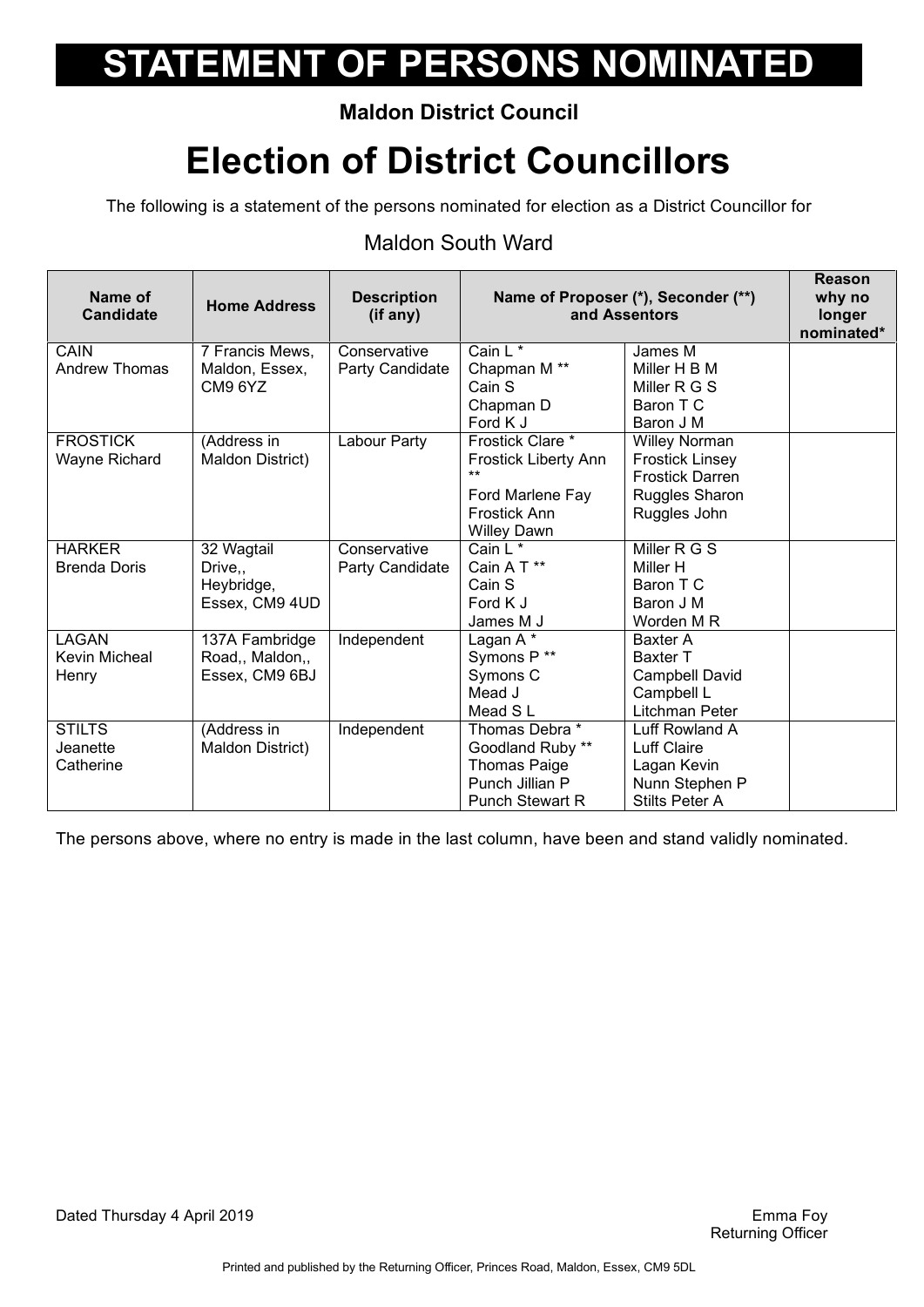### **Maldon District Council**

## **Election of District Councillors**

The following is a statement of the persons nominated for election as a District Councillor for

#### Maldon West Ward

| Name of<br><b>Candidate</b> | <b>Home Address</b> | <b>Description</b><br>$(if$ any) | Name of Proposer (*), Seconder (**)<br>and Assentors |                  | <b>Reason</b><br>why no<br>longer<br>nominated* |
|-----------------------------|---------------------|----------------------------------|------------------------------------------------------|------------------|-------------------------------------------------|
| <b>HAFIZ</b>                | 34 Tennyson         | Conservative                     | Shrimpton A E *                                      | Poole Donald J   |                                                 |
| Jhual                       | Road, Maldon,       | Party Candidate                  | Farrington Brian K **                                | Poole A L        |                                                 |
|                             | Essex, CM9 6BE      |                                  | Shrimpton Pamela J                                   | Giles A J        |                                                 |
|                             |                     |                                  | Chapman B J                                          | Giles J E        |                                                 |
|                             |                     |                                  | Larter R A                                           | Howard Leonard F |                                                 |
| <b>HEARD</b>                | 57 Essex Road,      | Independent                      | Farrell G W *                                        | Mansfield N E    |                                                 |
| Mark Stephen                | Maldon, Essex,      |                                  | Cresswell E J **                                     | Garwood D J      |                                                 |
|                             | CM9 6JH             |                                  | Crawford-Condie S                                    | Ager C E         |                                                 |
|                             |                     |                                  | Stone Sean R                                         | <b>Briault A</b> |                                                 |
|                             |                     |                                  | Brady M                                              | Potter K         |                                                 |
| <b>SHAUGHNESSY</b>          | The Old Manse,,     | Independent                      | Leggett $P D E^*$                                    | Rogers Diana     |                                                 |
| Flo.                        | 10, Lodge Road,     |                                  | Leggett K M **                                       | Gill Sarah       |                                                 |
|                             | Maldon, Essex,      |                                  | Grimwade D P                                         | Gill M J         |                                                 |
|                             | CM9 6HW             |                                  | Grimwade L R                                         | Williams K       |                                                 |
|                             |                     |                                  | Rogers John F C                                      | Johnson S E      |                                                 |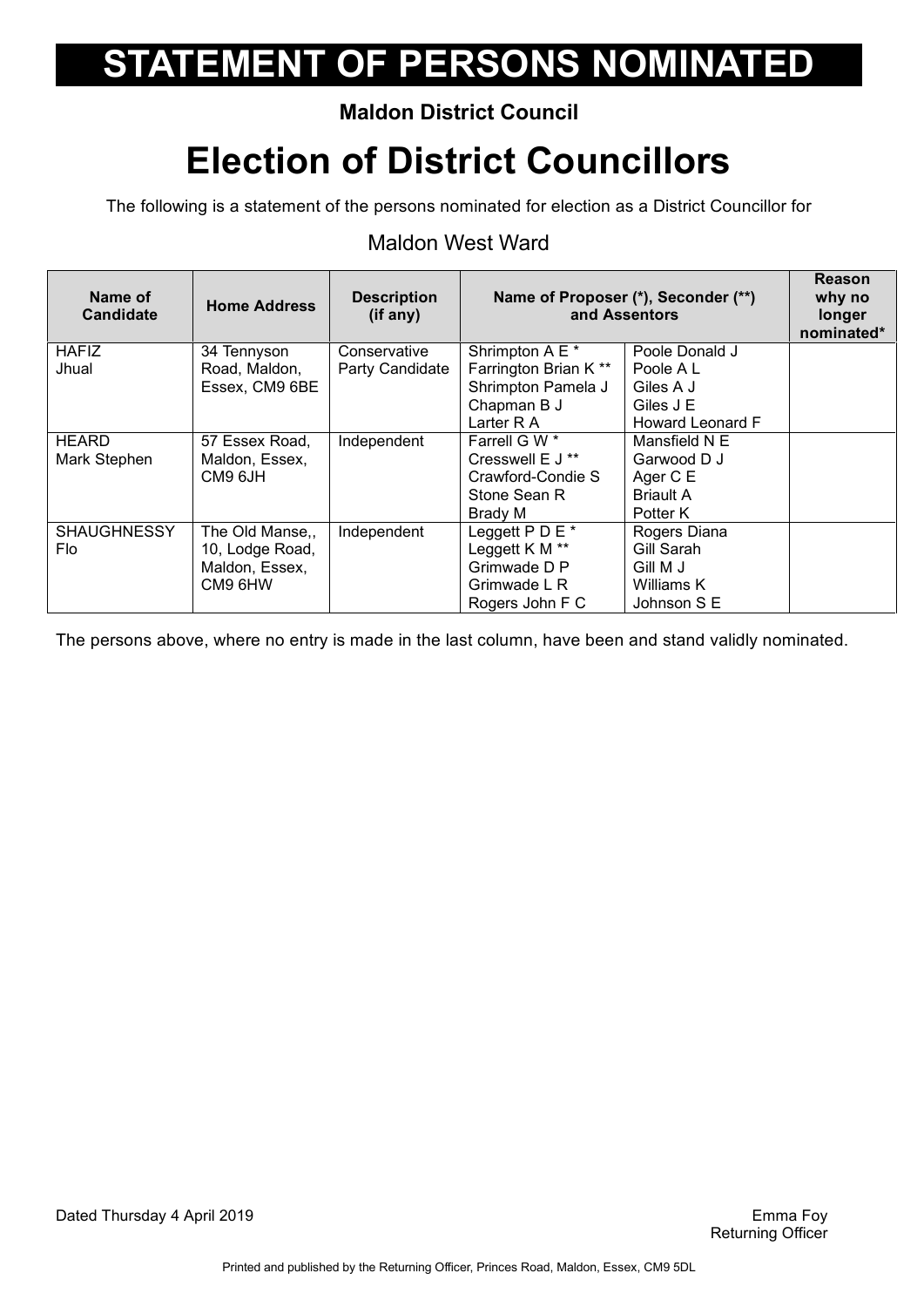### **Maldon District Council**

## **Election of District Councillors**

The following is a statement of the persons nominated for election as a District Councillor for

#### Purleigh Ward

| Name of<br><b>Candidate</b> | <b>Home Address</b> | <b>Description</b><br>(if any) | Name of Proposer (*), Seconder (**)<br>and Assentors |                       | Reason<br>why no<br>longer<br>nominated* |
|-----------------------------|---------------------|--------------------------------|------------------------------------------------------|-----------------------|------------------------------------------|
| <b>FLEMING</b>              | (Address in         | Conservative                   | Fleming David *                                      | Martin R N            |                                          |
| Jane Lisa                   | Maldon District)    | Party Candidate                | Davis S**                                            | Martin S A            |                                          |
|                             |                     |                                | Crosby T                                             | Crosby G M            |                                          |
|                             |                     |                                | Potter S P                                           | Fanshawe Robin J H    |                                          |
|                             |                     |                                | Rogers J A                                           | Williams K            |                                          |
| <b>GENTRY</b>               | 102 Wagtail         | Independent                    | Farrow Lesley *                                      | Harris Sarah          |                                          |
| Tina                        | Drive, Heybridge,   |                                | Farrow Alan **                                       | <b>Wright Heather</b> |                                          |
|                             | CM9 4YP             |                                | Mash Helen                                           | <b>Wright Nigel</b>   |                                          |
|                             |                     |                                | Romang Alexander                                     | Wray John             |                                          |
|                             |                     |                                | <b>Bourne Gerald</b>                                 | <b>Wray Constance</b> |                                          |
| <b>VAN ROSSUM</b>           | 33 Heywood          | Independent                    | Farrow Lesley *                                      | Harris Sarah          |                                          |
| Chris                       | Way, Heybridge,     |                                | Farrow Alan **                                       | Wright Heather        |                                          |
|                             | CM9 4BH             |                                | Mash Helen                                           | <b>Wright Nigel</b>   |                                          |
|                             |                     |                                | Romang Alexander                                     | Wray John             |                                          |
|                             |                     |                                | <b>Bourne Gerald</b>                                 | <b>Wray Constance</b> |                                          |
| <b>WHITE</b>                | The Black Barn,,    | Conservative                   | Archer John *                                        | Archer Sandra         |                                          |
| Sue                         | Nipsells Farm,,     | Party Candidate                | Fleming David **                                     | Martin R N            |                                          |
|                             | Nipsells Chase,,    |                                | Emans Richard A                                      | Martin S A            |                                          |
|                             | Mayland,            |                                | Emans C                                              | Crosby G M            |                                          |
|                             | Chelmsford,,        |                                | Fleming Jane                                         | Crosby T              |                                          |
|                             | Essex, CM3 6EJ      |                                |                                                      |                       |                                          |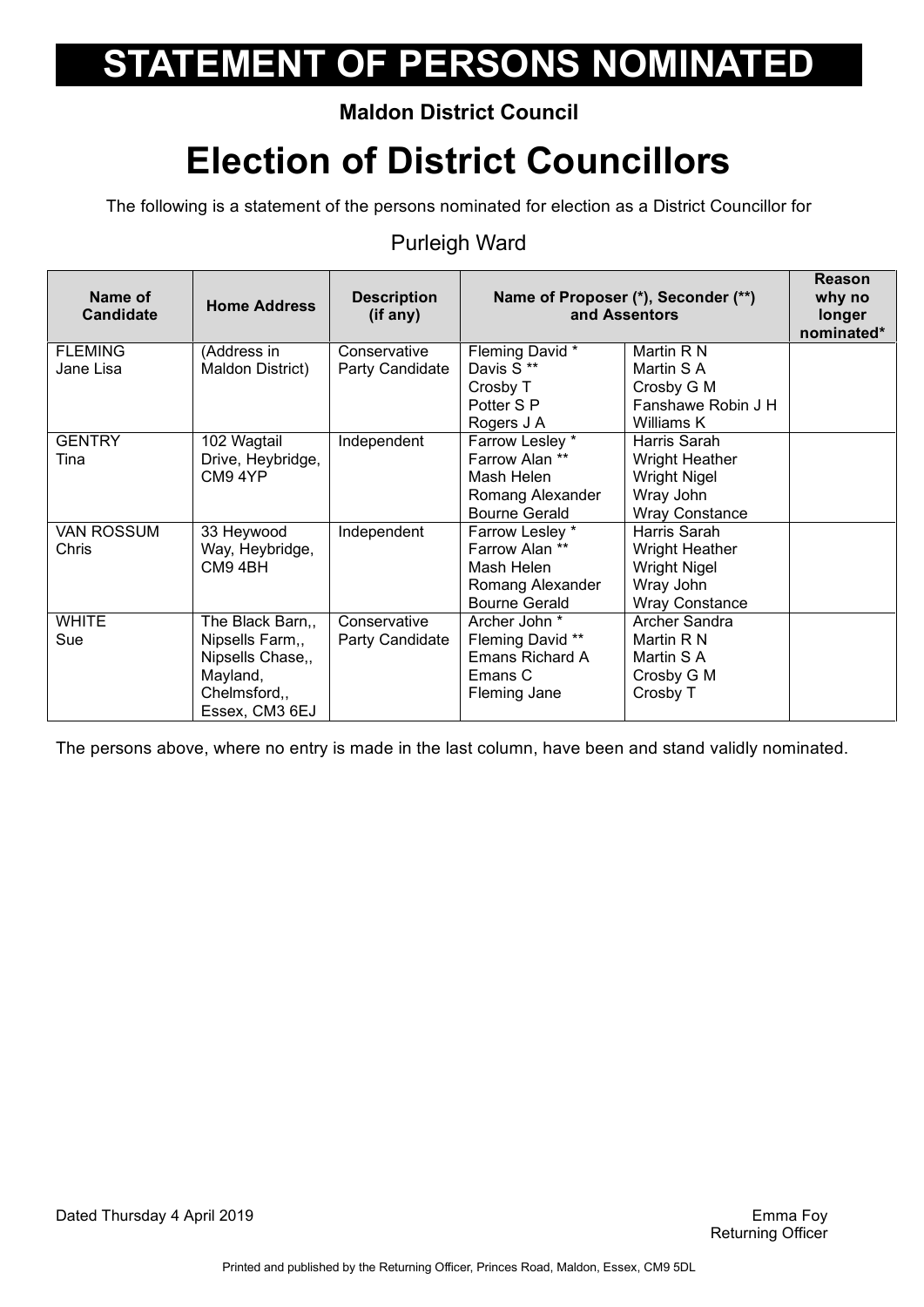### **Maldon District Council**

## **Election of District Councillors**

The following is a statement of the persons nominated for election as a District Councillor for

#### Southminster Ward

| Name of<br><b>Candidate</b> | <b>Home Address</b> | <b>Description</b><br>(if any) | Name of Proposer (*), Seconder (**)<br>and Assentors |                         | <b>Reason</b><br>why no<br>longer<br>nominated* |
|-----------------------------|---------------------|--------------------------------|------------------------------------------------------|-------------------------|-------------------------------------------------|
| <b>ANDERSON</b>             | 17 Steeple Road,    |                                | Thorpe S P *                                         | Fernandez Juan          |                                                 |
| John Edward                 | Southminster,       |                                | Bedding Peter **                                     | Cox Claire              |                                                 |
|                             | Essex, CM0 7BD      |                                | Cubberley lan                                        | <b>Neall Carol-Anne</b> |                                                 |
|                             |                     |                                | Wright Timothy                                       | McLeay Gordon           |                                                 |
|                             |                     |                                | <b>Howells Diane</b>                                 | Beal M J                |                                                 |
| <b>BEALE</b>                | 4 Devonshire        | Independent                    | Hines G P *                                          | Scott A                 |                                                 |
| <b>Brian Sidney</b>         | Road,               |                                | Hines B A **                                         | Scott Jennifer K        |                                                 |
|                             | Southminster,       |                                | Loft R T                                             | Banham P W              |                                                 |
|                             | Essex, CM0          |                                | Loft M                                               | Banham M                |                                                 |
|                             | 7AW                 |                                | Marshall D                                           | Young M                 |                                                 |
| <b>FLUKER</b>               | The Wheat Barn,     | Conservative                   | Pinch S <sup>*</sup>                                 | Dare P                  |                                                 |
| <b>Adrian Stow</b>          | Keelings Road,      | Party Candidate                | Staines M <sup>**</sup>                              | Lannen P                |                                                 |
|                             | Dengie,             |                                | Cowell R                                             | Lyle N A                |                                                 |
|                             | Southminster,       |                                | Duty M                                               | Heron V                 |                                                 |
|                             | Essex, CM0 7US      |                                | Culff K                                              | Sheppard H A            |                                                 |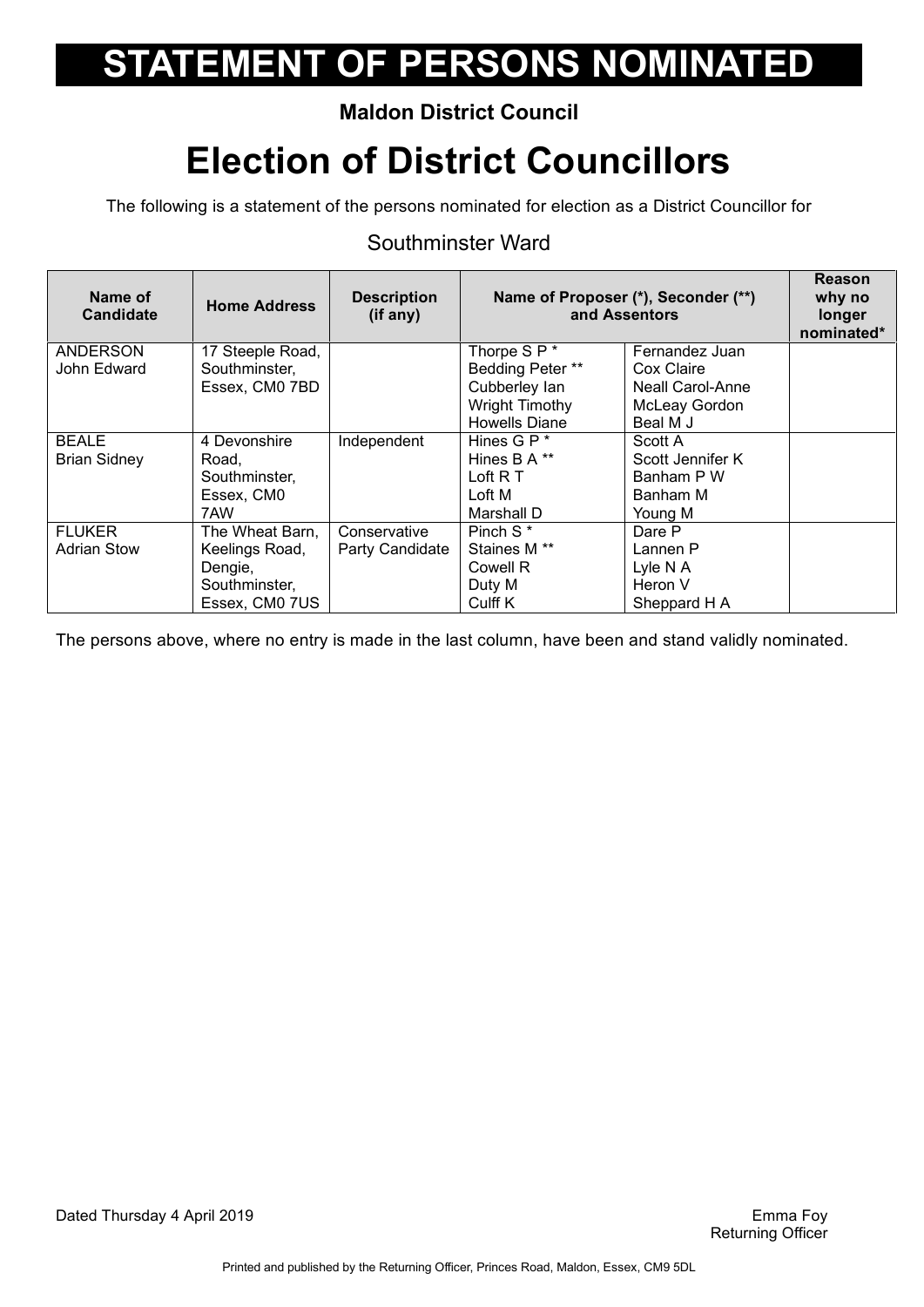### **Maldon District Council**

## **Election of a District Councillor**

The following is a statement of the persons nominated for election as a District Councillor for

#### Tillingham Ward

| Name of<br><b>Candidate</b>          | <b>Home Address</b>              | <b>Description</b><br>(i f any) | Name of Proposer (*), Seconder (**)<br>and Assentors |                                 | <b>Reason</b><br>why no<br>longer<br>nominated* |
|--------------------------------------|----------------------------------|---------------------------------|------------------------------------------------------|---------------------------------|-------------------------------------------------|
| <b>DEWICK</b><br><b>Richard Paul</b> | New House,,<br>Curry Farm,,      | Conservative<br>Party Candidate | Procter W R *<br>Procter J H <sup>**</sup>           | Robinson-Todd T M<br>Horner D G |                                                 |
| Forster                              | Bradwell-on-                     |                                 | Cussen A                                             | Horner J W                      |                                                 |
|                                      | Sea,,                            |                                 | Knight A                                             | Griffiths J S                   |                                                 |
|                                      | Southminster,,<br>Essex, CM0 7HL |                                 | Todd S R                                             | Griffiths R L                   |                                                 |
| <b>HORSCROFT</b>                     | 9 Buckeridge                     | <b>UK</b>                       | Drain T C *                                          | Main B G                        |                                                 |
| Peter Robin                          | Way,, Bradwell-                  | Independence                    | Bennett Clive A **                                   | Main A M                        |                                                 |
|                                      | on-Sea,,                         | Party (UKIP)                    | Fennell C                                            | Drain H E F                     |                                                 |
|                                      | Southminster,,<br>Essex, CM0     |                                 | Smith R<br>Smith Rob                                 | Henderson R M<br>McEwen V E     |                                                 |
|                                      | 7QQ                              |                                 |                                                      |                                 |                                                 |
| <b>NEALL</b>                         | 44 Bate Dudley                   |                                 | Neall Ann <sup>*</sup>                               | French Margaret E               |                                                 |
| <b>Matthew Glen</b>                  | Drive, Bradwell                  |                                 | Hill $J^{\ast\ast}$                                  | Lawrence Zanthia E              |                                                 |
|                                      | on Sea, Essex,                   |                                 | Reed T M                                             | C                               |                                                 |
|                                      | CM07QG                           |                                 | Galloway Janet                                       | Scurrell R A                    |                                                 |
|                                      |                                  |                                 | Galloway R                                           | French R A<br>Edwards W         |                                                 |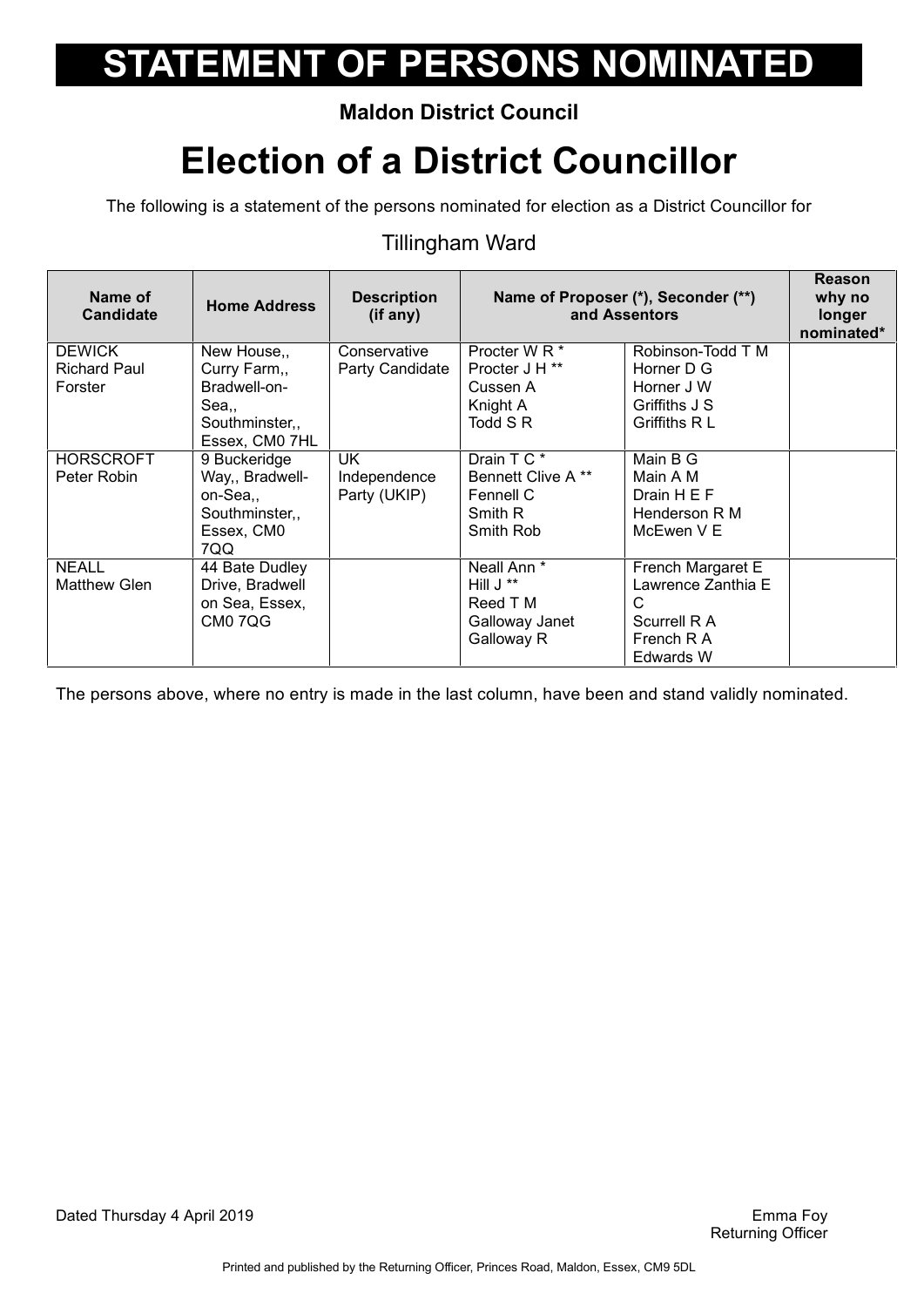### **Maldon District Council**

## **Election of a District Councillor**

The following is a statement of the persons nominated for election as a District Councillor for

#### Tollesbury Ward

| Name of<br>Candidate            | <b>Home Address</b>                                        | <b>Description</b><br>(if any)         | Name of Proposer (*), Seconder (**)<br>and Assentors                                                                                 |                                                                                                | <b>Reason</b><br>why no<br>longer<br>nominated* |
|---------------------------------|------------------------------------------------------------|----------------------------------------|--------------------------------------------------------------------------------------------------------------------------------------|------------------------------------------------------------------------------------------------|-------------------------------------------------|
| <b>BAMFORD</b><br>Elaine Louise | 10 Woodrolfe<br>Road<br>Tollesbury,,<br>Maldon, CM9<br>8SB | The<br>Conservative<br>Party Candidate | St Joseph Andrew<br>Kenneth Marris *<br>St Joseph Anne<br>Vivien **<br><b>Houlding Sarah</b><br><b>Houlding Clive</b><br>Stone Janet | Wirth Michael<br>Holloway M P<br><b>Pettican Philip</b><br>Nixon Angela<br>Nixon William Henry |                                                 |
| <b>PAYNE</b><br>Jenna Mary      | 65 Brook Road,,<br>Tiptree,, CO5<br>0RH                    | Labour Party                           | Sully William<br>Geoffrey *<br>Johnson Katy **<br><b>Reynolds Matt</b><br>Spooner Rosina<br><b>Norton Gail</b>                       | <b>Burrows Tony</b><br>Jones R J B<br>Jones Stephanie J<br>Spooner Glyn<br><b>Beal Charlie</b> |                                                 |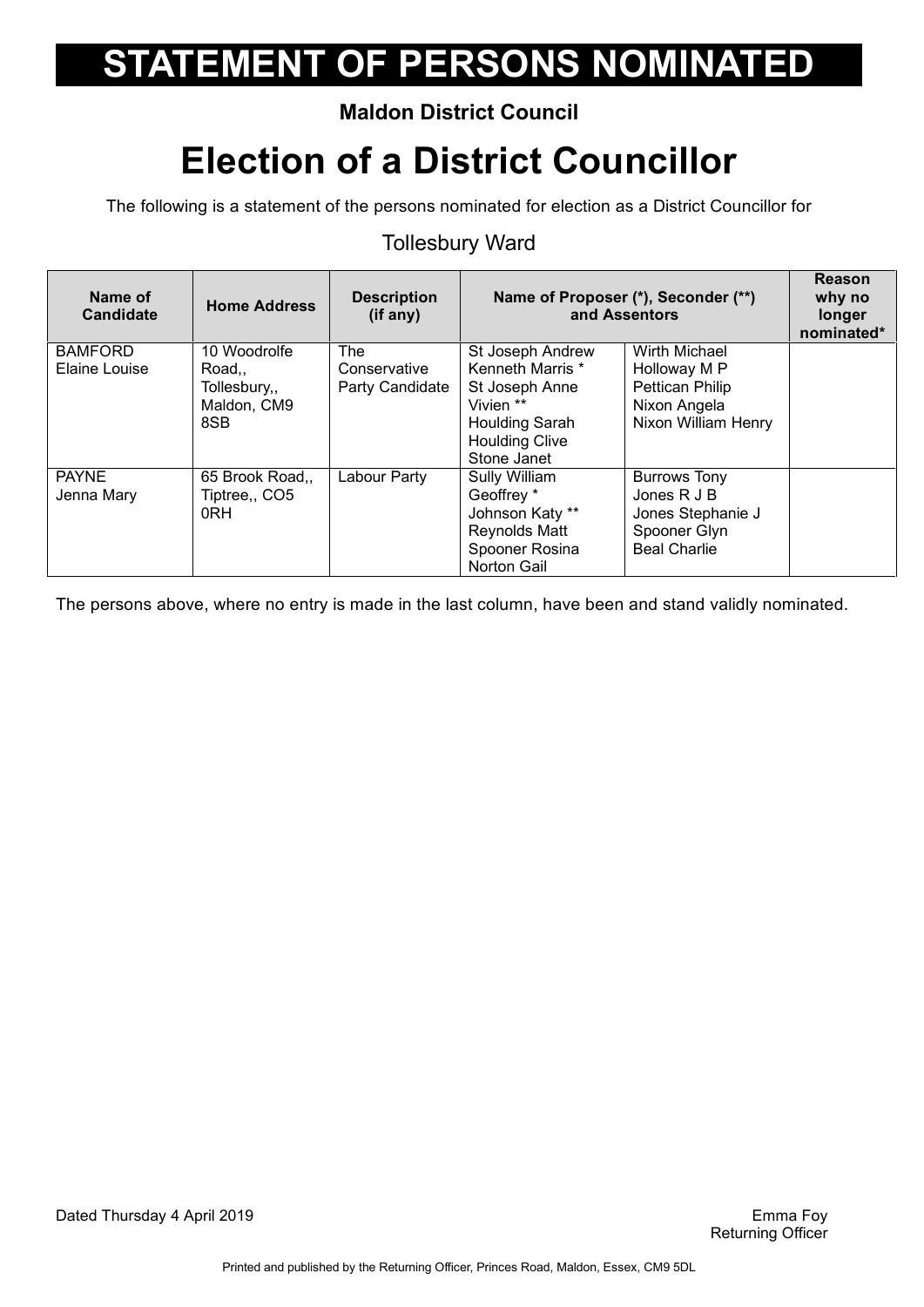### **Maldon District Council**

## **Election of District Councillors**

The following is a statement of the persons nominated for election as a District Councillor for

### Tolleshunt D`Arcy Ward

| Name of<br><b>Candidate</b> | <b>Home Address</b>             | <b>Description</b><br>(if any) | Name of Proposer (*), Seconder (**)<br>and Assentors |                                | <b>Reason</b><br>why no<br>longer<br>nominated* |
|-----------------------------|---------------------------------|--------------------------------|------------------------------------------------------|--------------------------------|-------------------------------------------------|
| <b>CRAIG</b>                | 1 Prince of                     | Labour Party                   | Payne Jenna M <sup>*</sup><br>Martin Eduardo **      | <b>Balcombe Harriet E</b><br>W |                                                 |
| Glenn Stephen               | Wales Rd, Gt<br>Totham, Maldon, |                                | Rogers Jolene                                        | Weller Charles G               |                                                 |
|                             | CM9 8PX                         |                                | Wells Jane                                           | Austin Elizabeth A             |                                                 |
|                             |                                 |                                | Wells Alan                                           | Spindler Sandra J              |                                                 |
|                             |                                 |                                |                                                      | King Claire E                  |                                                 |
| <b>MORLEY</b>               | Woodcote,, Park                 | The                            | <b>Thompson Madeline</b>                             | Knight Brian                   |                                                 |
| <b>Clive Peter</b>          | Farm, Park                      | Conservative                   |                                                      | Knight Anne                    |                                                 |
|                             | Lane,, Tolleshunt               | Party Candidate                | Amos Sally **                                        | Wickham John                   |                                                 |
|                             | Knights, Maldon,                |                                | Kettle Anthony                                       | Wickham Gillian                |                                                 |
|                             | Essex, CM9 8HB                  |                                | <b>Kettle Caroline</b>                               | Horn Elizabeth                 |                                                 |
|                             |                                 |                                | <b>Tungatt Douglas</b>                               |                                |                                                 |
| <b>THOMPSON</b>             | Knights Lodge,,                 | <b>The</b>                     | Peel M Julia *                                       | Porter Michael                 |                                                 |
| Maddie                      | Barnhall Road,                  | Conservative                   | Banyard Vysian **                                    | Goody Gerald                   |                                                 |
|                             | Tolleshunt                      | Party Candidate                | Cook George                                          | <b>Plater Simon</b>            |                                                 |
|                             | Knights,, Maldon,               |                                | <b>Tungatt Douglas</b>                               | Lankester Roger                |                                                 |
|                             | Essex, CM9 8HF                  |                                | Dennis June                                          | Corley DJ                      |                                                 |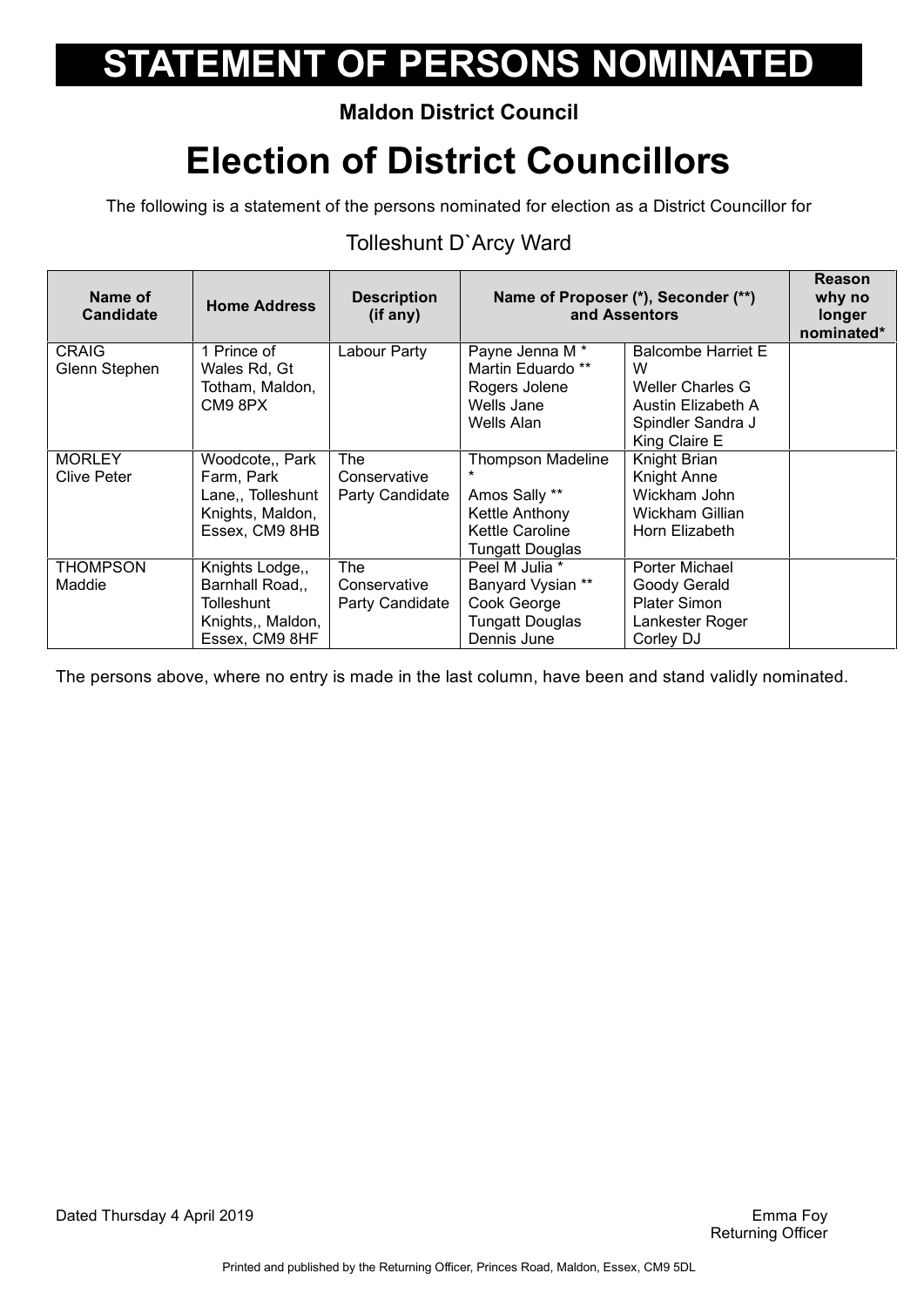### **Maldon District Council**

## **Election of District Councillors**

The following is a statement of the persons nominated for election as a District Councillor for

#### Wickham Bishops and Woodham Ward

| Name of<br><b>Candidate</b> | <b>Home Address</b> | <b>Description</b><br>(if any) | Name of Proposer (*), Seconder (**)<br>and Assentors |                          | Reason<br>why no<br>longer<br>nominated* |
|-----------------------------|---------------------|--------------------------------|------------------------------------------------------|--------------------------|------------------------------------------|
| <b>DURHAM</b>               | (Address in         | The                            | Hayward Debbie *                                     | Fisk Terry               |                                          |
| <b>Mark Frederick</b>       | Maldon District)    | Conservative                   | Johnson Paul **                                      | Durant Daniel            |                                          |
| Lewis                       |                     | Party Candidate                | <b>Rushton Anne</b>                                  | Durant Amanda            |                                          |
|                             |                     |                                | <b>Rushton James</b>                                 | Durant Sasha             |                                          |
|                             |                     |                                | <b>Rushton Elizabeth</b>                             | Durant Darren            |                                          |
| <b>HERRING</b>              | 49A Church          | Labour Party                   | Reeve John *                                         | <b>White Gary</b>        |                                          |
| Ted                         | Road, Wickham       |                                | Reeve Sandra **                                      | White Jane               |                                          |
|                             | Bishops, Essex,     |                                | Walkden Joan                                         | Ambrose Andy             |                                          |
|                             | CM8 3JZ             |                                | Walkden Tony                                         | <b>Ambrose Charlotte</b> |                                          |
|                             |                     |                                | Harrison Bambi                                       | <b>Harrison Piers</b>    |                                          |
| <b>JARVIS</b>               | Ballards,           | The                            | Howse D*                                             | Bates P                  |                                          |
| Karl William                | Wickham Hall        | Conservative                   | Pearl DJ **                                          | Cheverall C J            |                                          |
|                             | Lane,, Wickham      | Party Candidate                | <b>Howell SA</b>                                     | Parish G                 |                                          |
|                             | Bishops, Essex,     |                                | Cairns M                                             | Parish S                 |                                          |
|                             | CM8 3JJ             |                                | Cairns G                                             | Mines A                  |                                          |
| <b>PENN</b>                 | (Address in         | Independent                    | Perry Richard*                                       | Berry Glen               |                                          |
| Dawn Margaret               | Maldon District)    |                                | Martin Carey **                                      | Berry Terri              |                                          |
|                             |                     |                                | Perry Leonard                                        | <b>Grimwade Rosie</b>    |                                          |
|                             |                     |                                | <b>Fullbrook Mark</b>                                | Smith Sandra E           |                                          |
|                             |                     |                                | Grimwade Stephen                                     | Jones Gladys             |                                          |
| <b>PERRY</b>                | (Address in         | Independent                    | Perry Richard *                                      | Berry Terri              |                                          |
| Leonard                     | Maldon District)    |                                | Martin Carey **                                      | Grimwade Rosie           |                                          |
|                             |                     |                                | <b>Fullbrook Mark</b>                                | Smith Sandra E           |                                          |
|                             |                     |                                | Grimwade Stephen                                     | Jones Gladys             |                                          |
|                             |                     |                                | Berry Glen                                           | Shannon John             |                                          |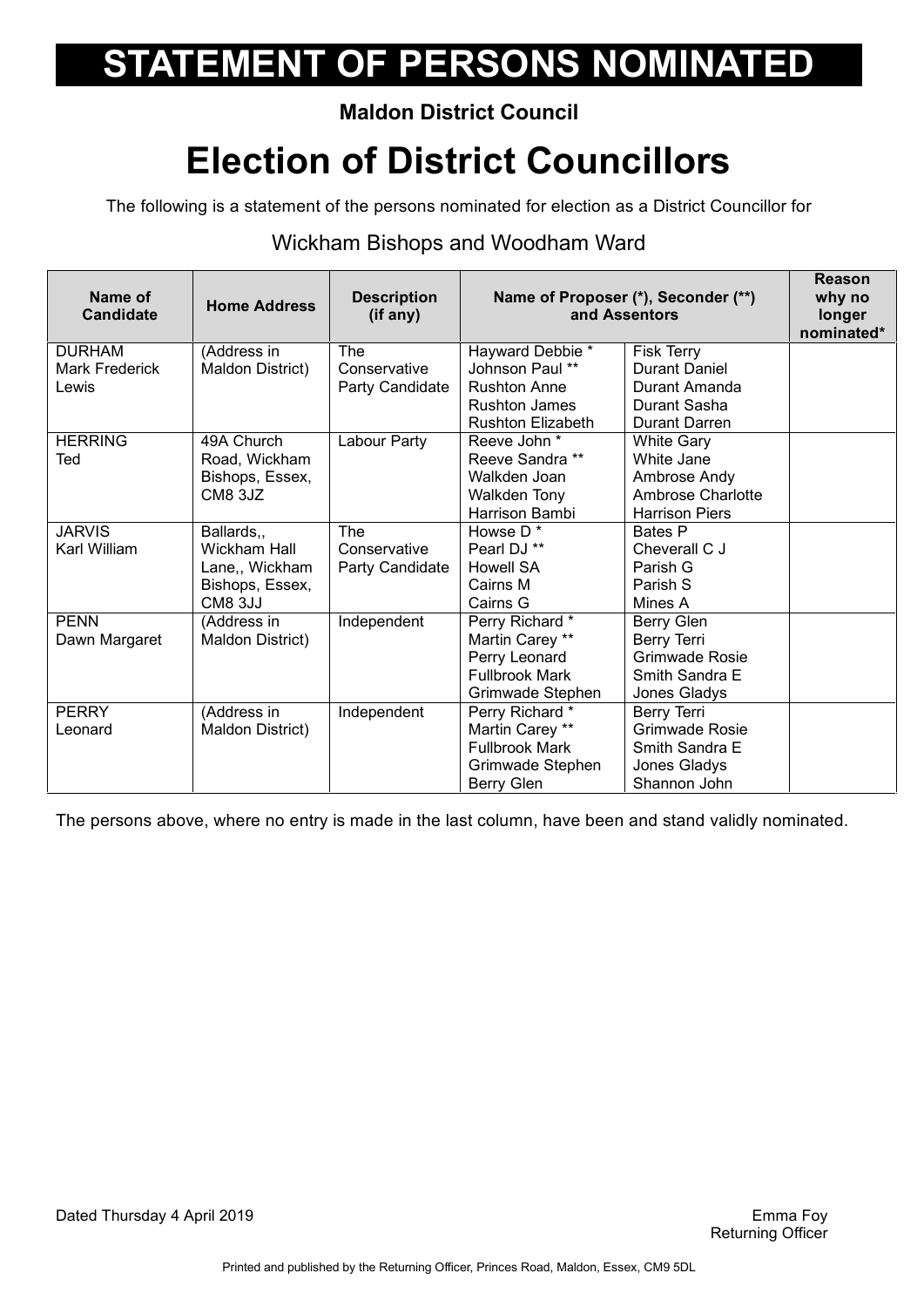#### **Maldon District Council**

## **Election of Town Councillors**

The following is a statement of the persons nominated for election as a Town Councillor for

#### Burnham-on-Crouch (South Ward)

| Name of<br><b>Candidate</b>               | <b>Home Address</b>                                  | <b>Description</b><br>(if any)  | Name of Proposer (*), Seconder (**)<br>and Assentors |  | Reason<br>why no<br>longer<br>nominated* |
|-------------------------------------------|------------------------------------------------------|---------------------------------|------------------------------------------------------|--|------------------------------------------|
| <b>BELL</b><br>Vanessa Jane               | (Address in<br>Maldon District)                      | Independent                     | Smith David *<br>Donnelly Jennifer<br>Clare **       |  |                                          |
| <b>CALVER</b><br><b>Bob</b>               | (Address in<br>Maldon District)                      | Put Burnham<br>First            | Calver Patricia *<br>Barton Allison **               |  |                                          |
| <b>DONNELLY</b><br>Jennie                 | 31 Ship Road,<br>Burnham on<br>Crouch, CM0<br>8JX    |                                 | Davies Carol*<br>Head Clare **                       |  |                                          |
| <b>ELLIOTT</b><br>Peter George<br>Leonard | 15 Dragon<br>Close, Burnham<br>on Crouch, CM0<br>8PW | Conservative<br>Party Candidate | Becken Colin *<br>Elliott Helen **                   |  |                                          |
| <b>RON</b><br>Pratt                       | Woodlands, Old<br>Heath Road,<br>Southminster        | Conservative<br>Party Candidate | Owers Auriel *<br>Elliott Peter G **                 |  |                                          |
| <b>SKEENS</b><br><b>Nick</b>              | (Address in<br>Maldon District)                      | Independent                     | Franklin Andrew <sup>*</sup><br>Franklin Frances **  |  |                                          |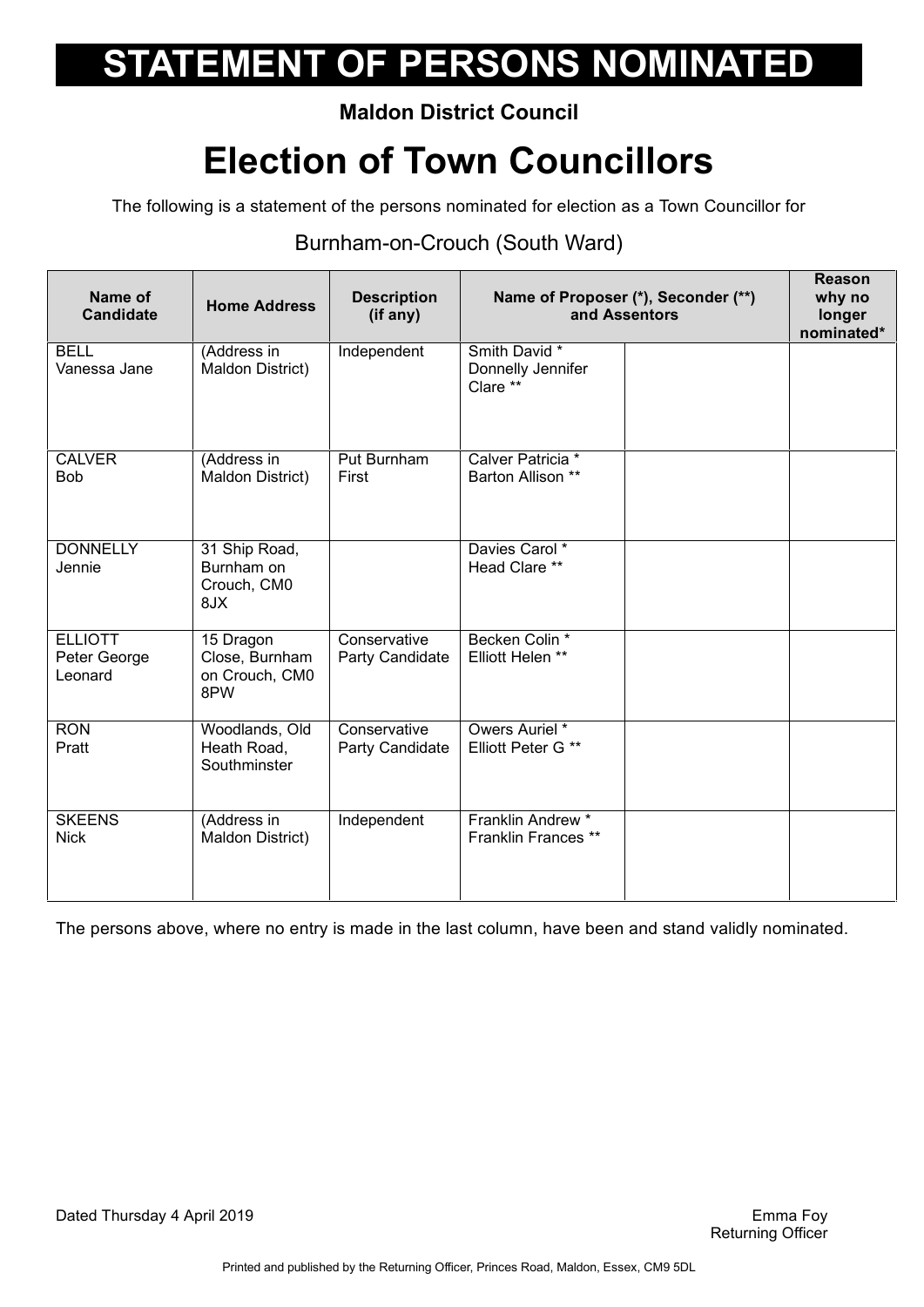### **Maldon District Council**

## **Election of Parish Councillors**

The following is a statement of the persons nominated for election as a Parish Councillor for

### Heybridge (East Ward)

| Name of<br><b>Candidate</b>                      | <b>Home Address</b>                                                               | <b>Description</b><br>(if any)              |                                            | Name of Proposer (*), Seconder (**)<br>and Assentors | Reason<br>why no<br>longer<br>nominated* |
|--------------------------------------------------|-----------------------------------------------------------------------------------|---------------------------------------------|--------------------------------------------|------------------------------------------------------|------------------------------------------|
| CABLE<br><b>Trevor George</b>                    | 119 Hillary Close,<br>Heybridge,<br>Essex, CM9 4UB                                | Supporting The<br>Local<br>Community        | Jones A*<br>Ball A**                       |                                                      |                                          |
| <b>GENTRY</b><br>Tina                            | 102 Wagtail<br>Drive, Heybridge,<br>CM9 4YP                                       | Independent                                 | West Rachael *<br>Eves Corrina **          |                                                      |                                          |
| <b>GULLEFORD</b><br>Janette Pauline              | 10A Catchpole<br>Lane, Great<br>Totham                                            |                                             | Norburne Yvonne M<br>Norburne Peter D**    |                                                      |                                          |
| <b>JONES</b><br>Ashley                           | 99 Goldhanger<br>Road,<br>Heybridge,<br>Maldon, Essex,<br><b>CM9 4QS</b>          | Championing<br>Local<br>Community<br>Values | Jones K E <sup>*</sup><br>Wood R **        |                                                      |                                          |
| <b>LAWSON</b><br><b>Keith Donald</b><br>Clifford | 2 Chapel Lane,<br>Heybridge Basin,<br>Maldon, Essex,<br>CM9 4RR                   |                                             | Edmond C <sup>*</sup><br>Edmond M A **     |                                                      |                                          |
| <b>MARTIN</b><br>Carey Louise                    | Millhouse Hotel,<br>Maldon Rd,<br>Langford,<br>Maldon, CM9<br>4SS                 | Independent                                 | West Rachael *<br>Robinson M <sup>**</sup> |                                                      |                                          |
| <b>PENN</b><br>Dawn Margaret                     | (Address in<br>Castle Point<br>Borough)                                           | Independent                                 | West Rachael *<br>Eves Corrina **          |                                                      |                                          |
| <b>PERRY</b><br><b>Richard Andrew</b>            | Millhouse Hotel,<br>Maldon Road,<br>Langford,<br>Maldon, Essex,<br><b>CM9 4SS</b> | Independent                                 | West Rachael *<br>Eves Corrina **          |                                                      |                                          |
| <b>VAN ROSSUM</b><br>Chris                       | 33 Heywood<br>Way, Essex,<br>CM9 4BH                                              | Independent                                 | Robinson M <sup>*</sup><br>Gentry T **     |                                                      |                                          |

The persons above, where no entry is made in the last column, have been and stand validly nominated.

Dated Thursday 4 April 2019 **Emma** Foy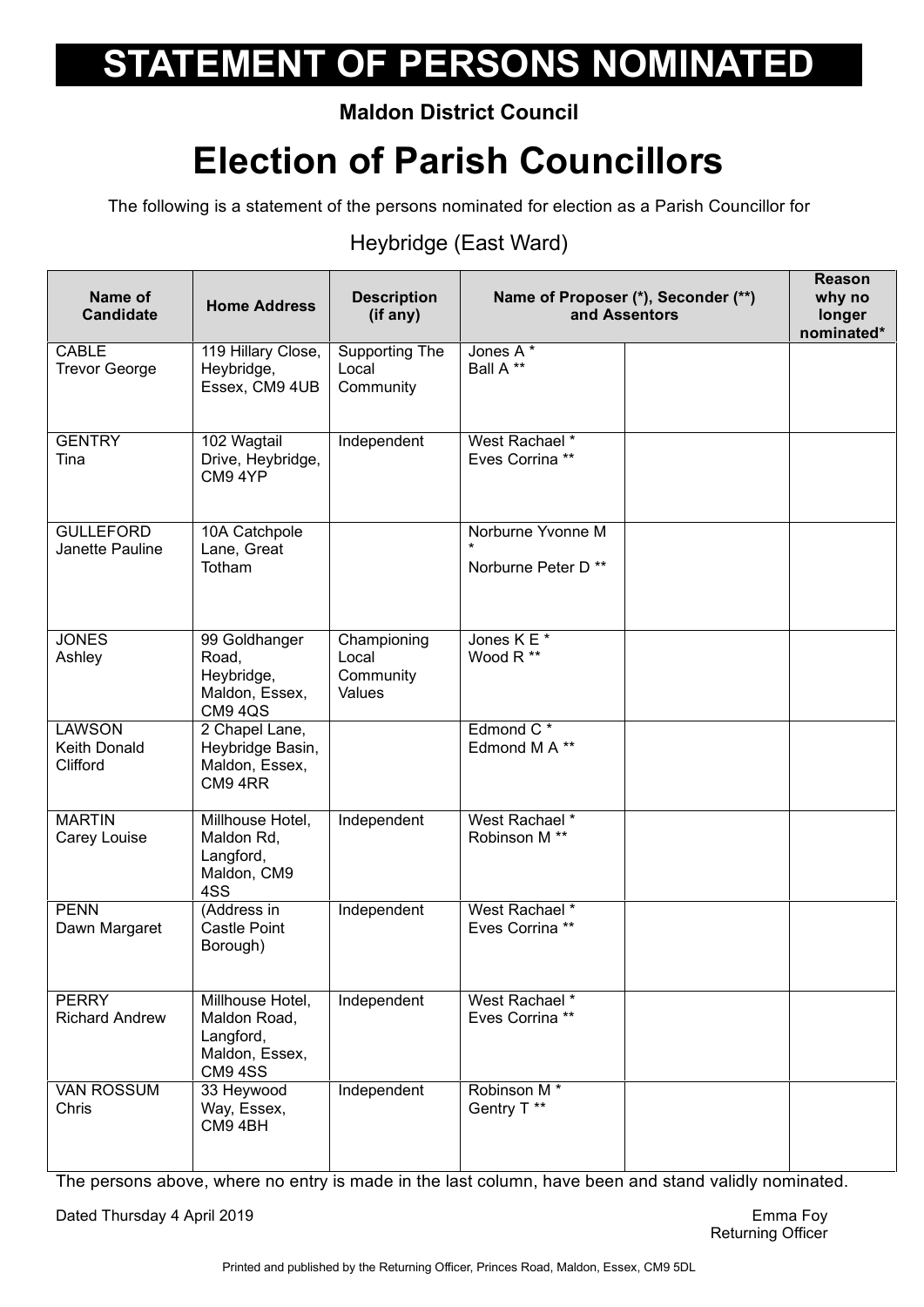### **Maldon District Council**

## **Election of Parish Councillors**

The following is a statement of the persons nominated for election as a Parish Councillor for

#### Langford Ward

| Name of<br><b>Candidate</b>           | <b>Home Address</b>                                                                    | <b>Description</b><br>(if any) | Name of Proposer (*), Seconder (**)<br>and Assentors |  | <b>Reason</b><br>why no<br>longer<br>nominated* |
|---------------------------------------|----------------------------------------------------------------------------------------|--------------------------------|------------------------------------------------------|--|-------------------------------------------------|
| <b>ALLEN</b><br>Irene Edith           | 11 Ulting Lane,<br>Langford,<br>Maldon, CM9<br>6QB                                     |                                | Ashby Mary Jayne *<br>Ashby Colin John **            |  |                                                 |
| ANFILOGOFF<br>Vicky                   | <b>Bumble Bee</b><br>Cottage, Hatfield<br>Road, Langford,<br>Maldon, Essex,<br>CM9 6QA |                                | Magness Christine A<br>Magness Philip F **           |  |                                                 |
| <b>ASHBY</b><br>Colin John            | Willow Barn,<br>Witham Road,<br>Langford, Essex,<br>CM94ST                             |                                | Allen Irene *<br>Chaplin Michael **                  |  |                                                 |
| <b>PERRY</b><br><b>Richard Andrew</b> | Millhouse Hotel,<br>Maldon Rd,<br>Langford,<br>Maldon, Essex,<br><b>CM9 4SS</b>        | Independent                    | Martin Carey L *<br>Perry Leonard **                 |  |                                                 |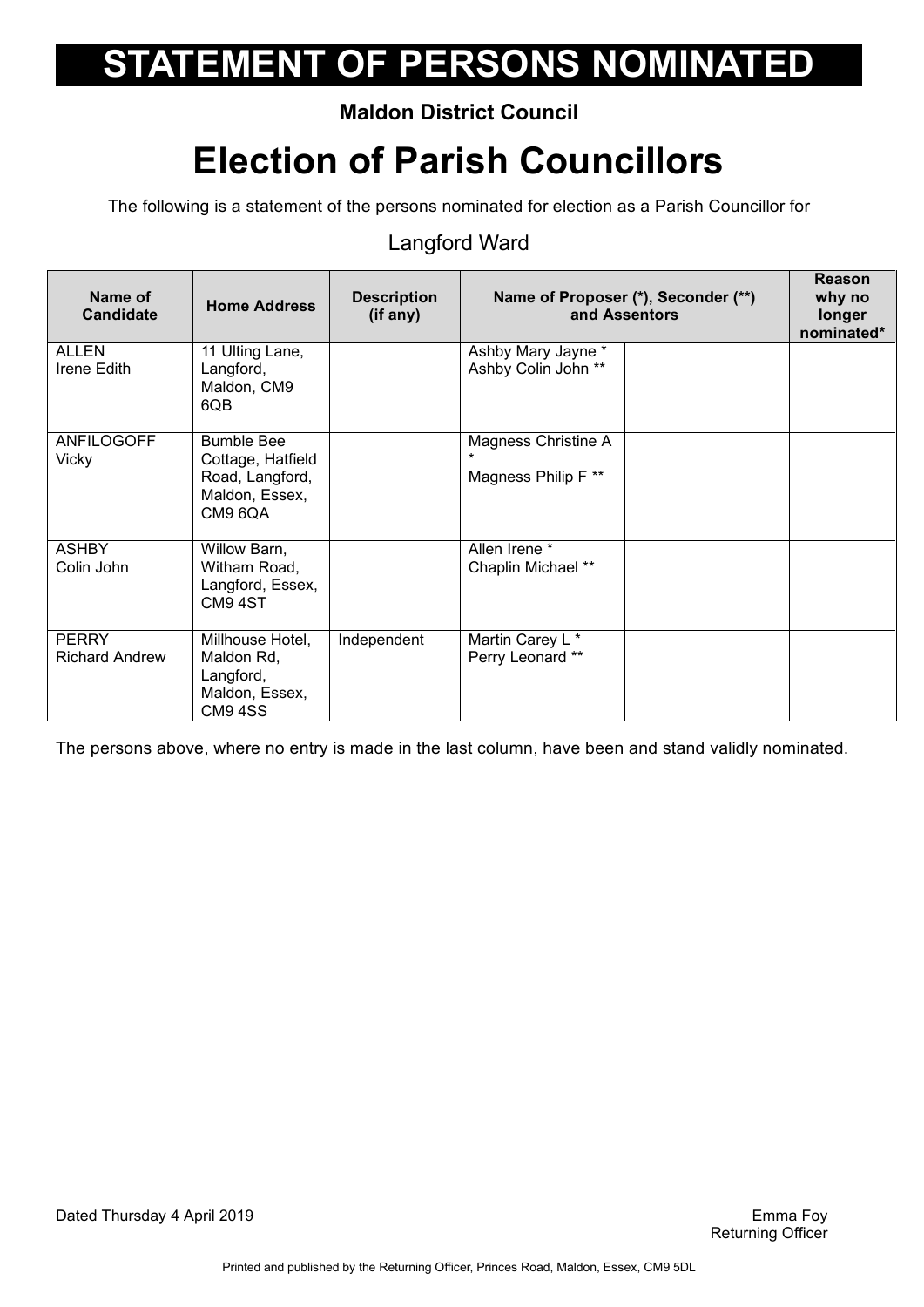### **Maldon District Council**

## **Election of Town Councillors**

The following is a statement of the persons nominated for election as a Town Councillor for

#### Maldon (East Ward)

| Name of<br><b>Candidate</b>           | <b>Home Address</b>                                       | <b>Description</b><br>(if any)  | Name of Proposer (*), Seconder (**)<br>and Assentors |  | Reason<br>why no<br>longer<br>nominated* |
|---------------------------------------|-----------------------------------------------------------|---------------------------------|------------------------------------------------------|--|------------------------------------------|
| <b>LAY</b><br><b>Andrew Mark</b>      | (Address in<br>Maldon District)                           | Independent                     | Bennett Ian D <sup>*</sup><br>Lay Karen **           |  |                                          |
| <b>OGG</b><br>David William           | (Address in<br>Maldon District)                           |                                 | Ward H <sup>*</sup><br>Ward S **                     |  |                                          |
| <b>PERRY</b><br><b>Richard Andrew</b> | Mill House,<br>Maldon Road,<br>Langford,<br>Maldon, Essex | Independent                     | Syrett Jodie *<br>Surridge Melissa **                |  |                                          |
| <b>SAVAGE</b><br>Stephen John         | 3 Chelmer<br>Terrace, Maldon,<br>Essex, CM9 5HT           | Conservative<br>Party Candidate | Cox J.D.<br>Cox Ian B**                              |  |                                          |
| <b>SWAIN</b><br>Christopher           | 4 Mermaid Way,<br>Maldon, CM9<br>5LA                      | Independent                     | Swain Sheelagh *<br>Jaeger M **                      |  |                                          |